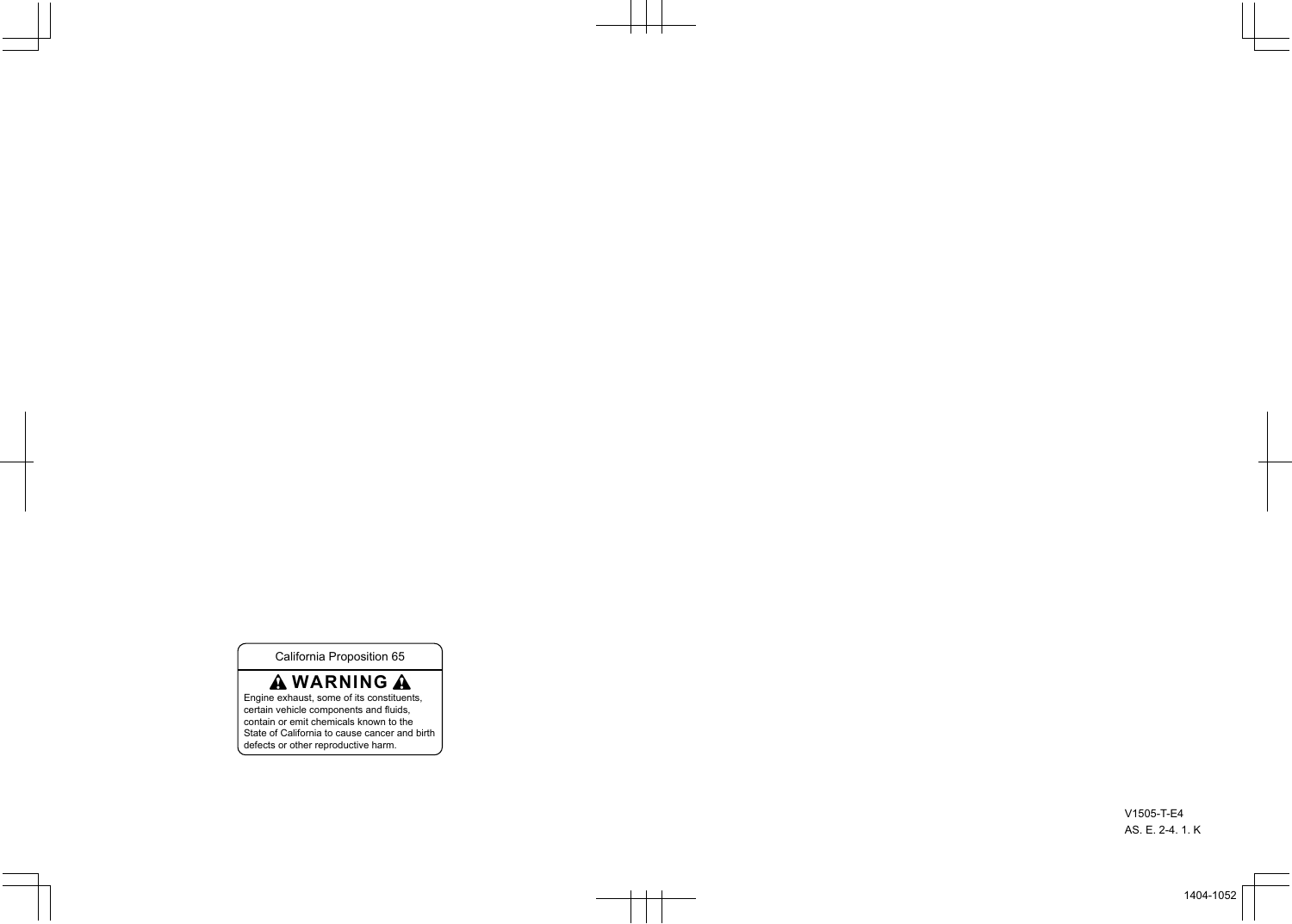# **OPERATOR'S MANUAL**

# KUBOTA MOTORE DIESEL **MODELS D905-E·D1105-TE·V1305-E D1005-E·V1205-E·V1505-E D1105-E·V1205-TE·V1505-TE** D-2107 16622-8916-8

**READ AND SAVE THIS BOOK** 

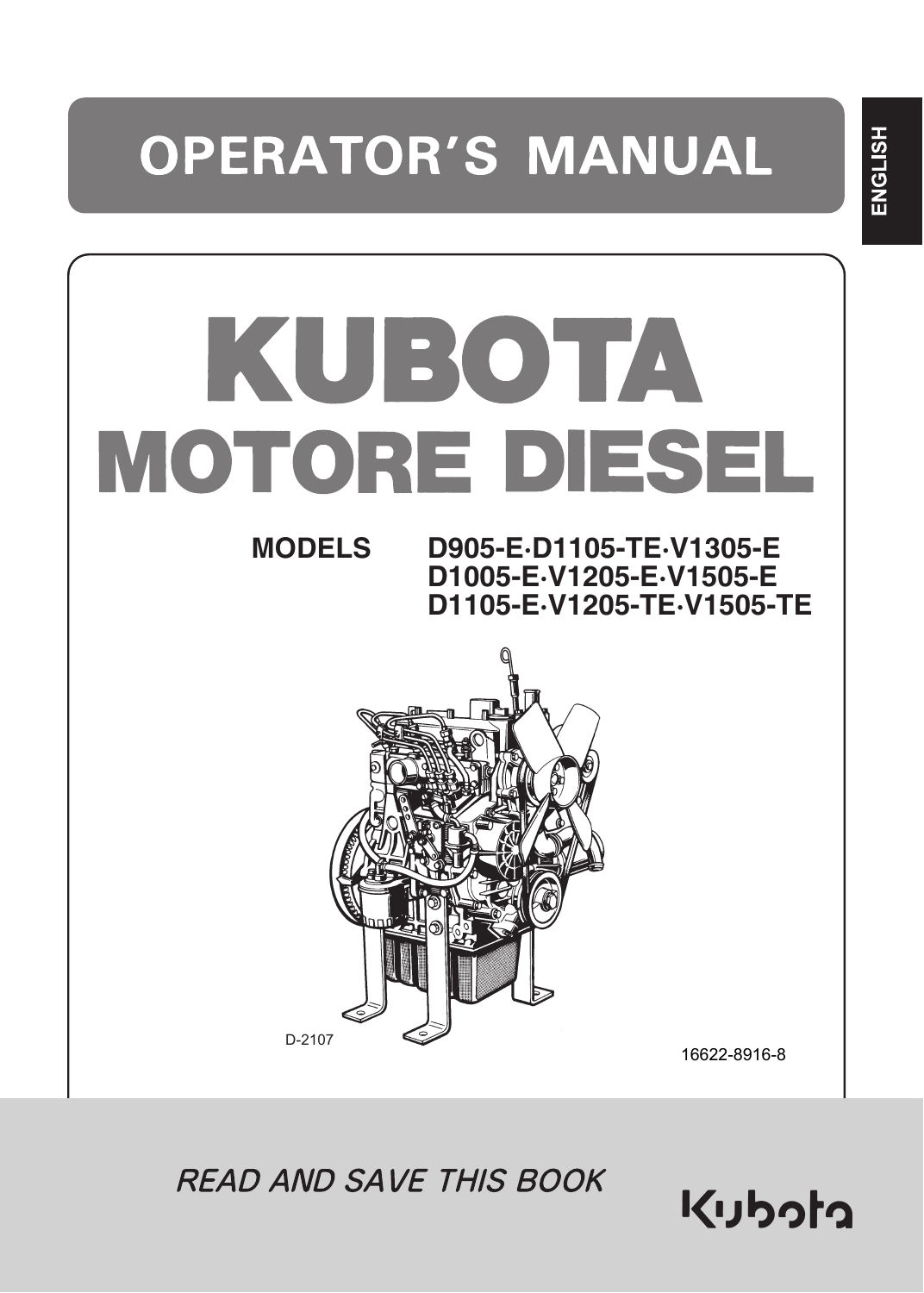# **FOREWORD**

You are now the proud owner of a KUBOTA Engine. This engine is a product of KUBOTA quality engineering and manufacturing. It is made of fine materials and under a rigid quality control system. It will give you long, satisfactory service. To obtain the best use of your engine, please read this manual carefully. It will help you become familiar with the operation of the engine and contains many helpful hints about engine maintenance. It is KUBOTA's policy to utilize as quickly as possible every advance in our research. The immediate use of new techniques in the manufacture of products may cause some small parts of this manual to be outdated. KUBOTA distributors and dealers will have the most up-to-date information. Please do not hesitate to consult with them.

# 3**SAFETY FIRST**

This symbol, the industry's "Safety Alert Symbol", is used throughout this manual and on labels on the machine itself to warn of the possibility of personal injury. Read these instructions carefully. It is essential that you read the instructions and safety regulations before you attempt to assemble or use this unit.

- **DANGER :** Indicates an imminently hazardous situation which, if not avoided, will result in death or serious injury.
- 3**WARNING :** Indicates a potentially hazardous situation which, if not avoided, COULD result in death or serious injury.
- 3**CAUTION :** Indicates a potentially hazardous situation which, if not avoided, MAY result in minor or moderate injury.
- **IMPORTANT :** Indicates that equipment or property damage could result if instructions are not followed.
- **NOTE :** Gives helpful information.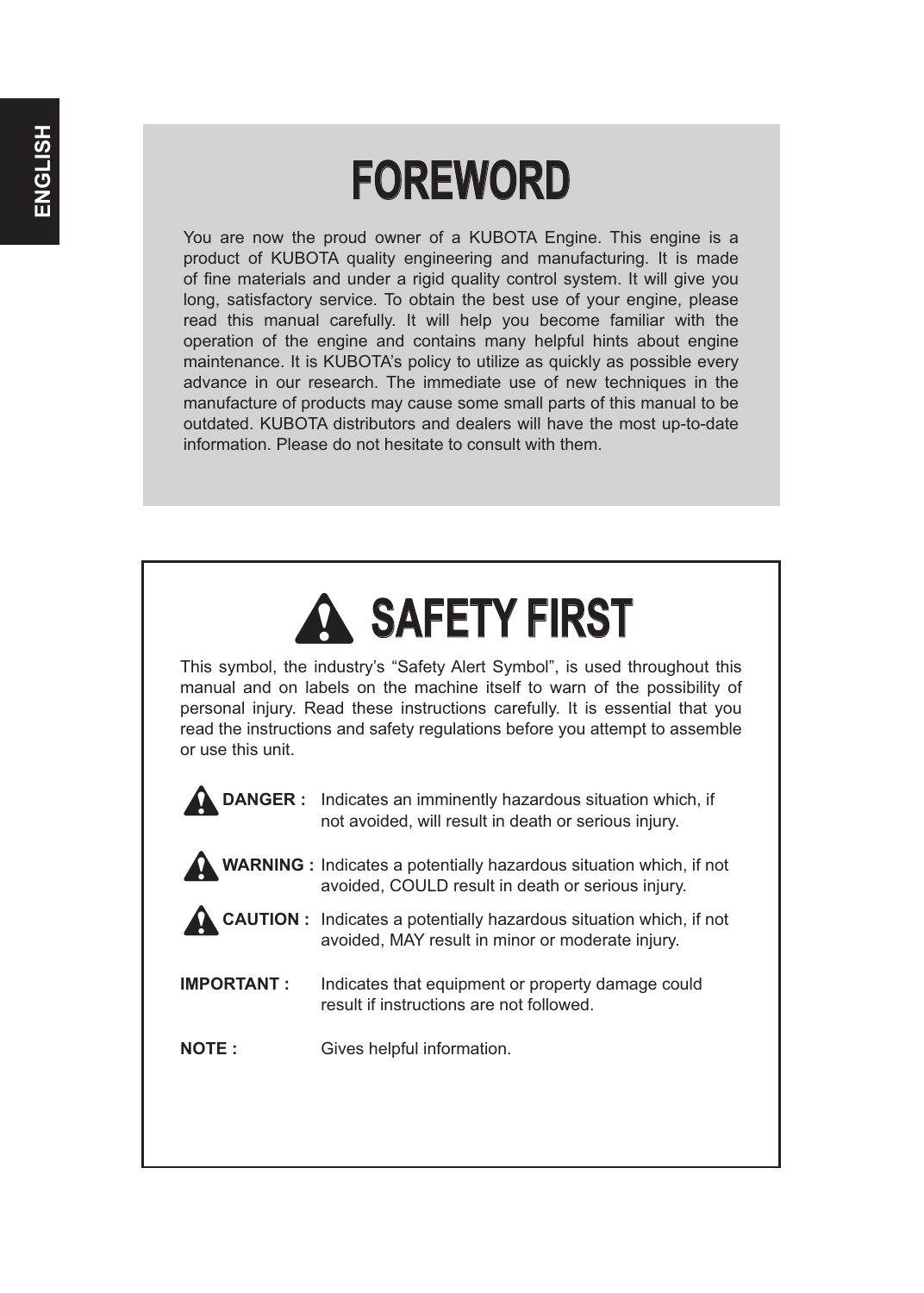# ENGLISH

# **CONTENTS**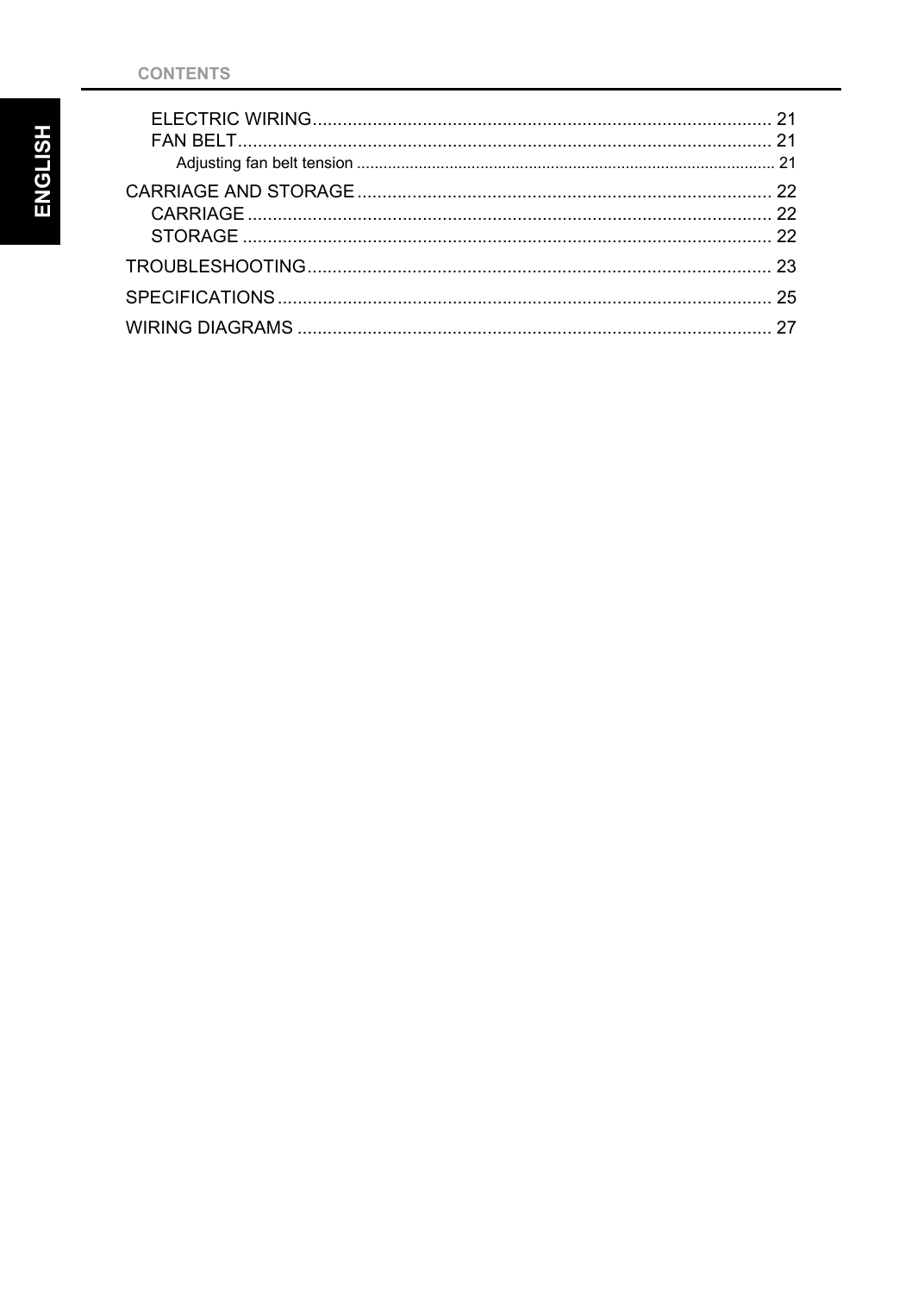# **SAFE OPERATION**

**Careful operation is your best assurance against an accident. Read and understand this section carefully before operating the engine. All operators, no matter how much experience they may have, should read this and other related manuals before operating the engine or any equipment attached to it. It is the owner's obligation to provide all operators with this information and instruct them on safe operation.**

**Be sure to observe the following for safe operation.**

#### **OBSERVE SAFETY INSTRUCTIONS**

- Read and understand carefully this "OPERATOR'S MANUAL" and "LABELS ON THE ENGINE" before attempting to start and operate the engine.
- Learn how to operate and work safely. Know your equipment and its limitations. Always keep the engine in good condition.
- **•** Before allowing other people to use your engine, explain how to operate and have them read this manual before operation.
- $\bullet$  DO NOT modify the engine. UNAUTHORIZED MODIFICATIONS to the engine may impair the function and/or safety and affect engine life. If the 1AAACAAAP008B engine does not perform properly, consult your local Kubota Engine Distributor first.



#### **WEAR SAFE CLOTHING AND PERSONAL PROTECTIVE EQUIPMENT (PPE)**

- DO NOT wear loose, torn or bulky clothing around the machine that may catch on working controls and projections or into fans, pulleys and other moving parts causing personal injury.
- A Use additional safety items-PPE, e.g. hard hat, safety protection, safety goggles, gloves, etc., as appropriate or required.
- $\bullet$  DO NOT operate the machine or any equipment attached to it while under the influence of alcohol, medication, or other drugs, or while fatigued.
- $\bullet$  DO NOT wear radio or music headphones while operating the engine.

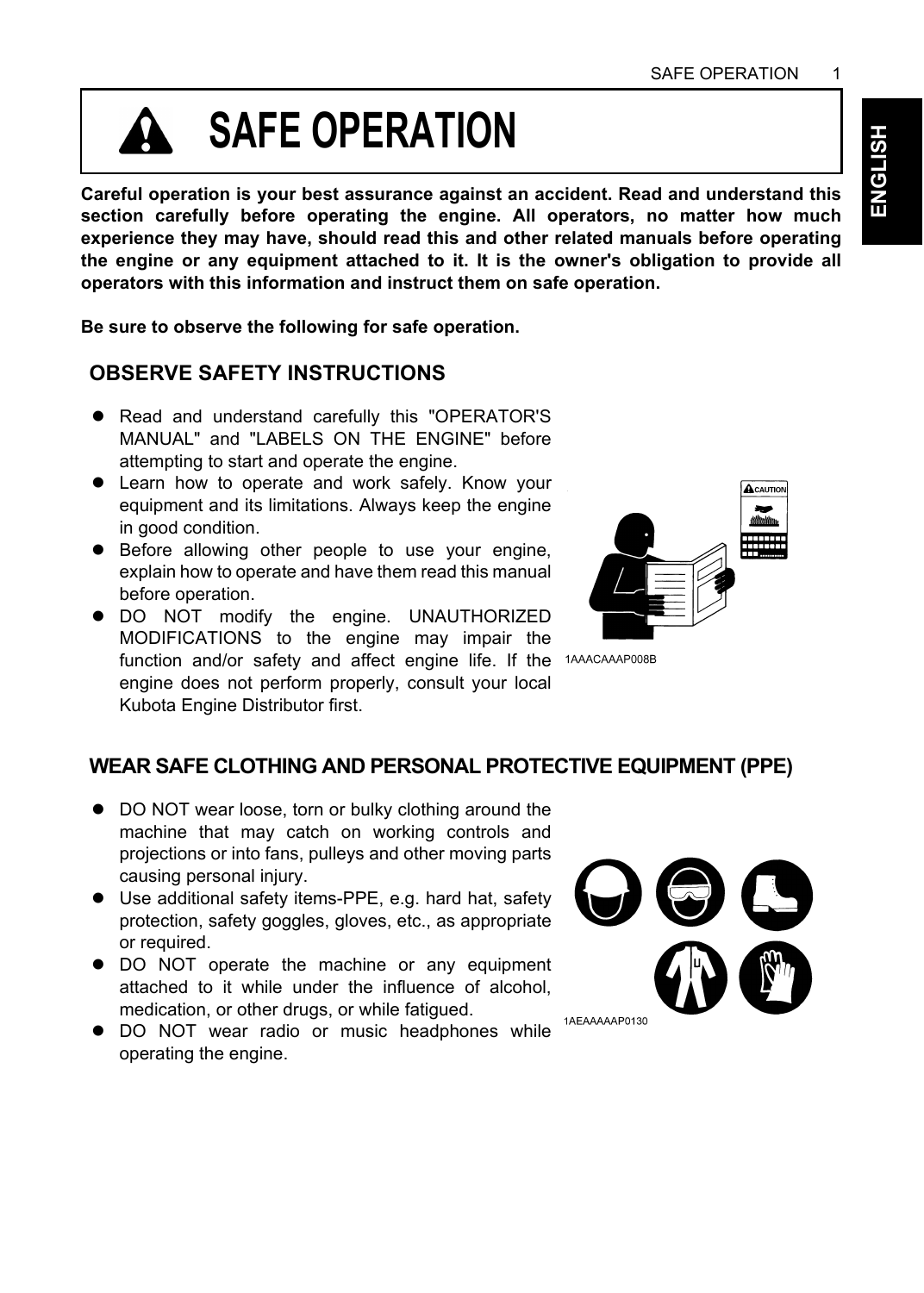#### **CHECK BEFORE STARTING & OPERATING THE ENGINE**

- Be sure to inspect the engine before operation. Do not operate the engine if there is something wrong with it. Repair it immediately.
- Ensure all guards and shields are in place before operating the engine. Replace any that are damaged or missing.
- Check to see that you and others are a safe distance from the engine before starting.
- Always keep the engine at least 3 feet (1 meter) away from buildings and other facilities.
- DO NOT allow children or livestock to approach the machine while the engine is running.
- DO NOT start the engine by shorting across starter 1BAABADAP0010 terminals. The machine may start in gear and move. Do not bypass or defeat any safety devices.

#### **KEEP THE ENGINE AND SURROUNDINGS CLEAN**

- Be sure to stop the engine before cleaning.
- A Keep the engine clean and free of accumulated dirt, grease and trash to avoid a fire. Store flammable fluids in proper containers and cabinets away from sparks and heat.
- Check for and repair leaks immediately.
- DO NOT stop the engine without idling; Allow the engine to cool down, first. Keep the engine idling for about 5 minutes before stopping unless there is a safety problem that requires immediate shut down.

#### **SAFE HANDLING OF FUEL AND LUBRICANTS -KEEP AWAY FROM FIRE**

- A Always stop the engine before refueling and/or lubricating.
- $\bullet$  DO NOT smoke or allow flames or sparks in your work area. Fuel is extremely flammable and explosive under certain conditions.
- Refuel at a well ventilated and open place. When fuel and/or lubricants are spilled, refuel after letting the engine cool down.
- DO NOT mix gasoline or alcohol with diesel fuel. The mixture can cause a fire or severe engine damage.
- Do not use unapproved containers e.g. buckets, 1AAACAAAP001A bottles, jars. Use approved fuel storage containers and dispensers.







1AEAAAAAP0120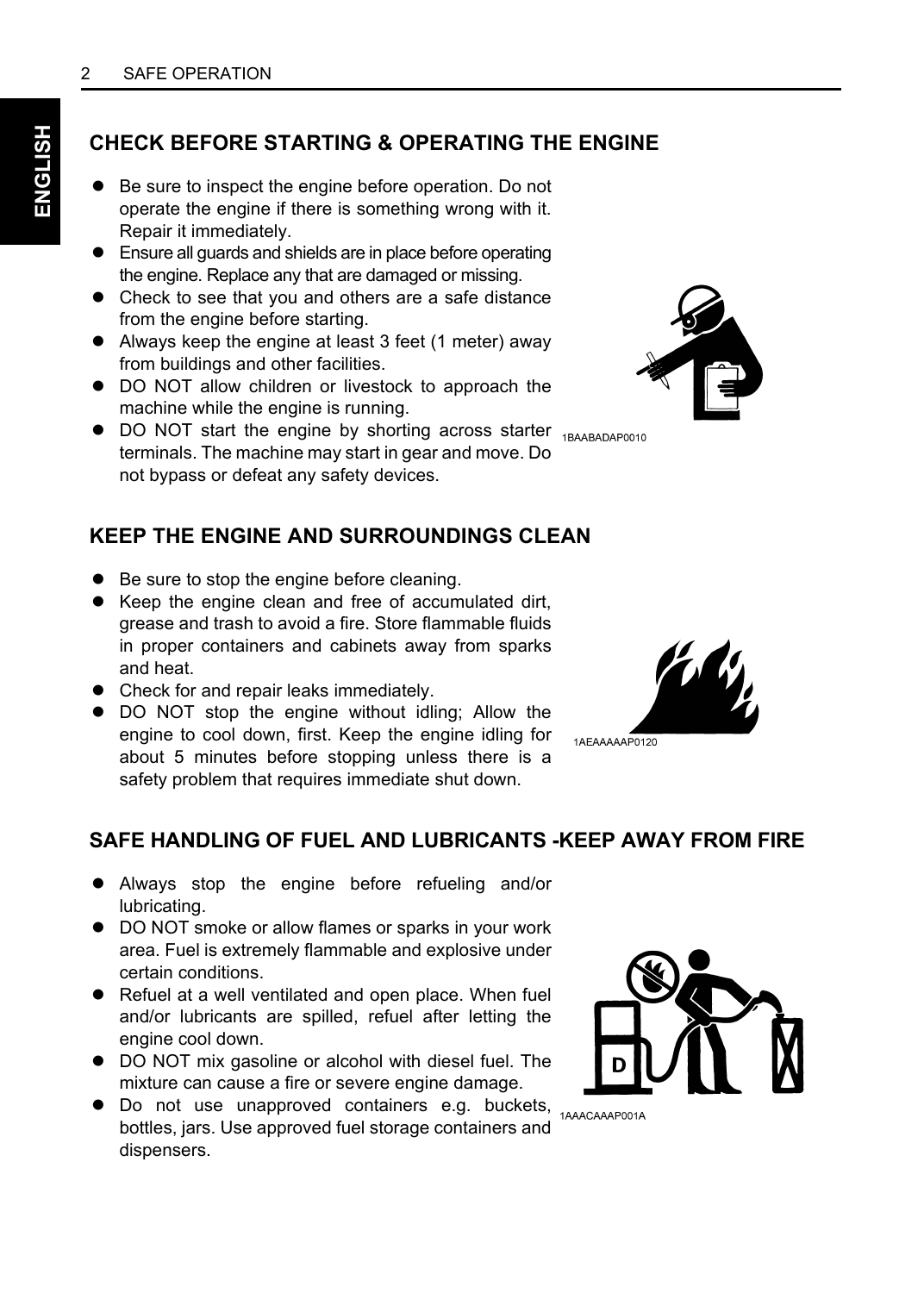#### **EXHAUST GASES & FIRE PREVENTION**

- Engine exhaust fumes can be very harmful if allowed to accumulate. Be sure to run the engine in a well ventilated location and where there are no people or livestock near the engine.
- The exhaust gas from the muffler is very hot. To prevent a fire, do not expose dry grass, mowed grass, oil or any other combustible materials to exhaust gas. Keep the engine and muffler clean at all times.
- $\bullet$  To avoid a fire, be alert for leaks of flammable substances from hoses and lines. Be sure to check for leaks from hoses or pipes, such as fuel and hydraulic fluid by following the maintenance check list.
- $\bullet$  To avoid a fire, do not short across power cables and Wires. Check to see that all power cables and wirings are in good condition. Keep all electrical connections clean. Bare wire or frayed insulation can cause a dangerous electrical shock and personal injury.



#### **ESCAPING FLUID**

- $\bullet$  Relieve all pressure in the air, the oil and the cooling systems before disconnecting any lines, fittings or related items.
- $\bullet$  Be cautious of possible pressure relief when disconnecting any device from a pressurized system that utilizes pressure. DO NOT check for pressure leaks with your hand. High pressure oil or fuel can cause personal injury.
- Escaping fluid under pressure has sufficient force to penetrate skin causing serious personal injury.
- Fluid escaping from pinholes may be invisible. Use a piece of cardboard or wood to search for suspected leaks: do not use hands and body. Use safety goggles or other eye protection when checking for leaks.
- A If injured by escaping fluid, see a medical doctor immediately. This fluid can produce gangrene or 1ABAAAAAP1200 severe allergic reaction.

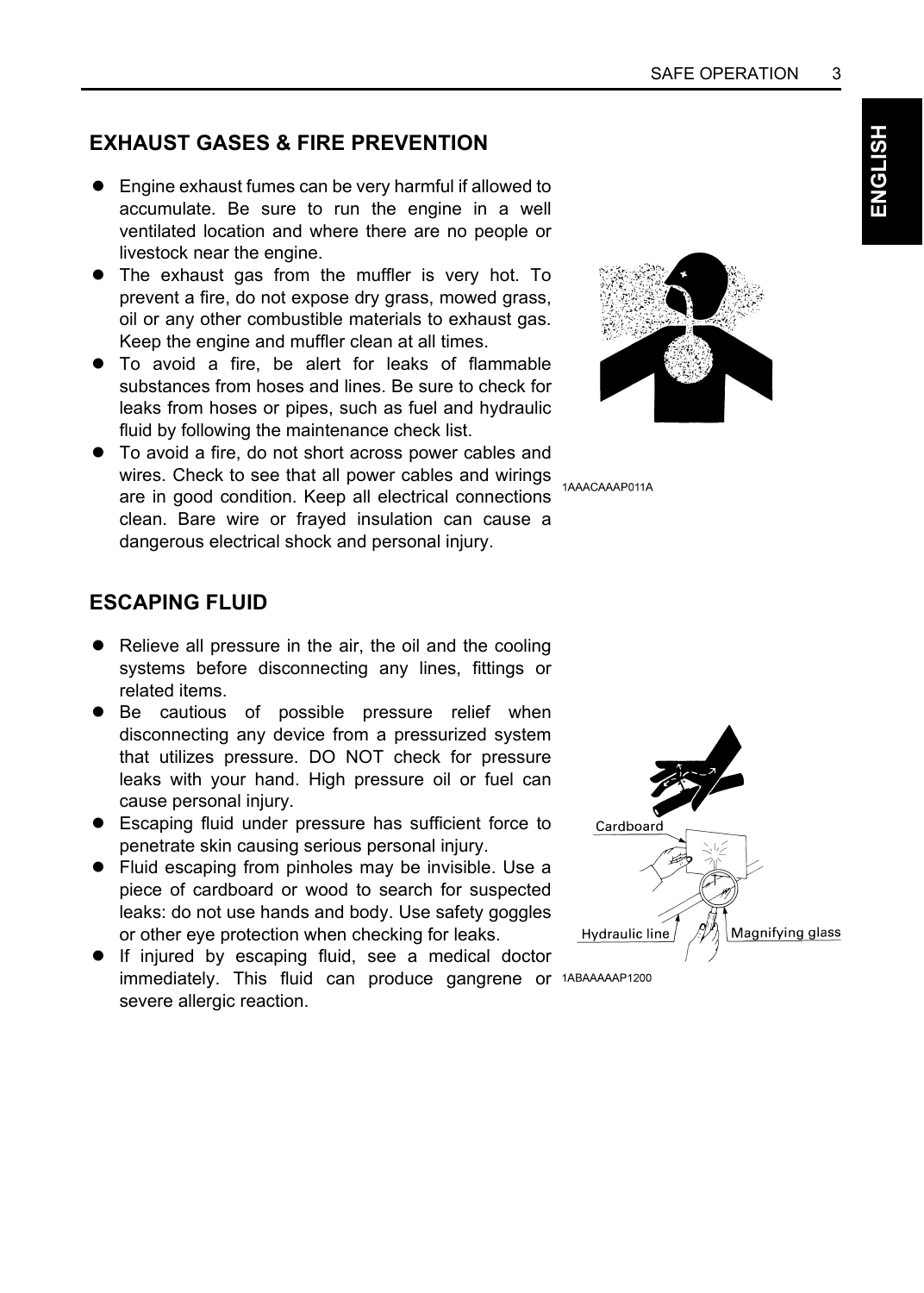#### **CAUTIONS AGAINST BURNS & BATTERY EXPLOSION**

- $\bullet$  To avoid burns, be cautious of hot components, e.g. muffler, muffler cover, radiator, hoses, engine body, coolants, engine oil, etc. during operation and after the engine has been shut off.
- DO NOT remove the radiator cap while the engine is running or immediately after stopping. Otherwise hot water will spout out from the radiator. Wait until the radiator is completely cool to the touch before removing the cap. Wear safety goggles.
- $\bullet$  Be sure to close the coolant drain valve, secure the pressure cap, and fasten the pipe band before operating. If these parts are taken off, or loosened, it will result in serious personal injury.
- The battery presents an explosive hazard. When the battery is being charged, hydrogen and oxygen gases are extremely explosive.
- $\bullet$  DO NOT use or charge the battery if its fluid level is below the LOWER mark. Otherwise, the component parts may deteriorate earlier than expected, which may shorten the service life or cause an explosion. Immediately, add distilled water until the fluid level is between the UPPER and LOWER marks.
- Keep sparks and open flames away from the battery, especially during charging. DO NOT strike a match near the battery.
- $\bullet$  DO NOT check the battery charge by placing a metal object across the terminals. Use a voltmeter or hydrometer.
- $\bullet$  DO NOT charge a frozen battery. There is a risk of explosion. When frozen, warm the battery up to at least 16°C (61°F).



1AEABAAAP0080





#### 1ARAEAAAP0520

#### **KEEP HANDS AND BODY AWAY FROM ROTATING PARTS**

- Be sure to stop the engine before checking or adjusting the belt tension and cooling fan.
- Keep your hands and body away from rotating parts, such as the cooling fan, V-belt, fan drive pulley or flywheel. Contact with rotating parts can cause severe personal injury.
- $\bullet$  DO NOT run the engine without safety guards. Install safety guards securely before operation.



1ABAAAAAP1470

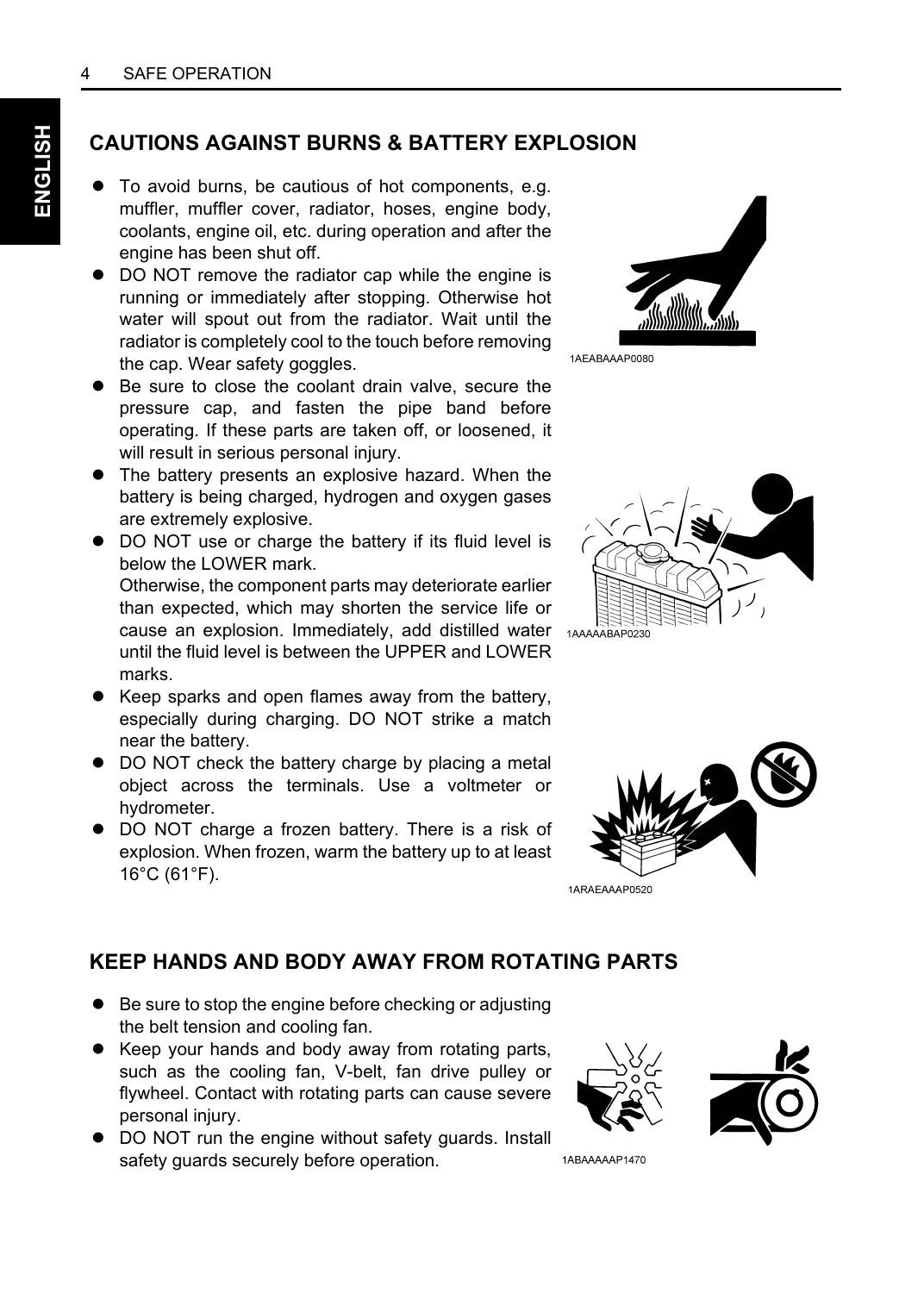# **ENGLISH**

#### **ANTI-FREEZE & DISPOSAL OF FLUIDS**

- Anti-freeze contains poison. Wear rubber gloves to avoid personal injury. In case of contact with skin, wash it off immediately.
- DO NOT mix different types of Anti-freeze. The mixture can produce a chemical reaction causing harmful substances. Use approved or genuine KUBOTA Antifreeze.
- Be mindful of the environment and the ecology. Before draining any fluids, determine the correct way to dispose of them. Observe the relevant environmental protection regulations when disposing of oil, fuel, coolant, brake fluid, filters and batteries.
- When draining fluids from the engine, place a suitable container underneath the engine body.
- $\bullet$  DO NOT pour waste onto the ground, down a drain, or into any water source. Dispose of waste fluids according to environmental regulations.





#### **CONDUCTING SAFETY CHECKS & MAINTENANCE**

- When inspecting the engine or servicing, place the engine on a large flat surface. DO NOT work on anything that is supported ONLY by lift jacks or a hoist. Always use blocks or the correct stands to support the engine before servicing.
- $\bullet$  Disconnect the battery from the engine before conducting service. Put a "DO NOT OPERATE!" tag on the key switch to avoid accidental starting.
- $\bullet$  To avoid sparks from an accidental short circuit always disconnect the battery's ground cable (-) first and reconnect it last.
- Be sure to stop the engine and remove the key when conducting daily and periodic maintenance, service and cleaning.
- Check or conduct maintenance after the engine, coolant, muffler, or muffler cover have cooled off completely.



1BJABAAAP0200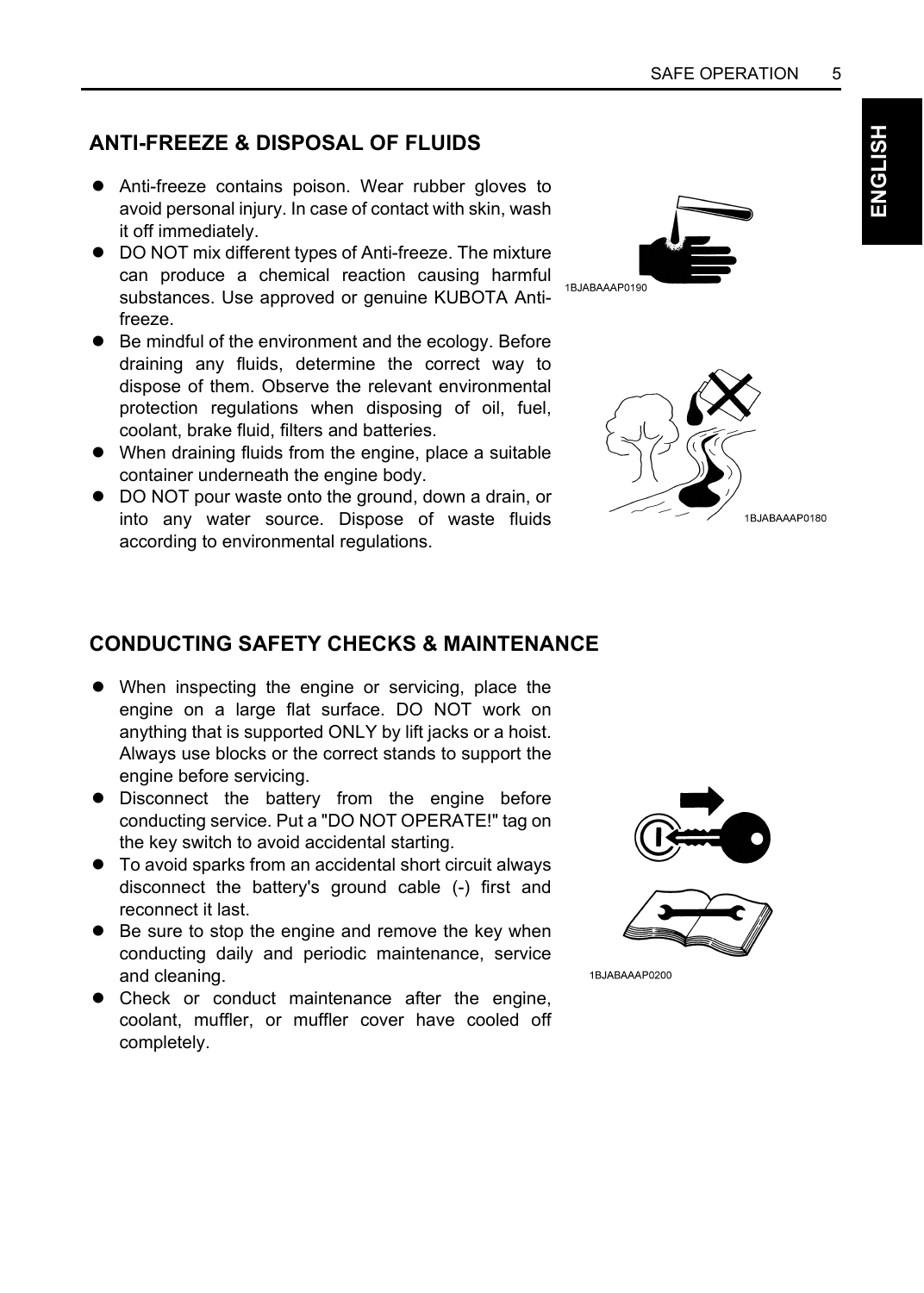#### 6 SAFE OPERATION

- Always use the appropriate tools and fixtures. Verify that they are in good condition before performing any service work. Make sure you understand how to use them before service.
- Use ONLY correct engine barring techniques for manually rotating the engine. DO NOT attempt to rotate the engine by pulling or prying on the cooling fan and V-belt. This practice can cause serious personal injury or premature damage to the cooling fan and belt.
- A Replace fuel pipes and lubricant pipes with their hose clamps every 2 years or earlier whether they are damaged or not. They are made of rubber and age gradually.
- When servicing is performed together by two or more persons, take care to perform all work safely.
- Keep a first aid kit and fire extinguisher handy at all times.

#### **WARNING AND CAUTION LABELS**



#### **CARE OF WARNING AND CAUTION LABELS**

- 1. Keep warning and caution labels clean and free from obstructing material.
- 2. Clean warning and caution labels with soap and water, dry with a soft cloth.
- 3. Replace damaged or missing warning and caution labels with new labels from your local KUBOTA dealer.
- 4. If a component with warning and caution label(s) affixed is replaced with a new part, make sure the new label(s) is (are) attached in the same location(s) as the replaced component.
- 5. Mount new warning and caution labels by applying to a clean dry surface and pressing any bubbles to the outside edge.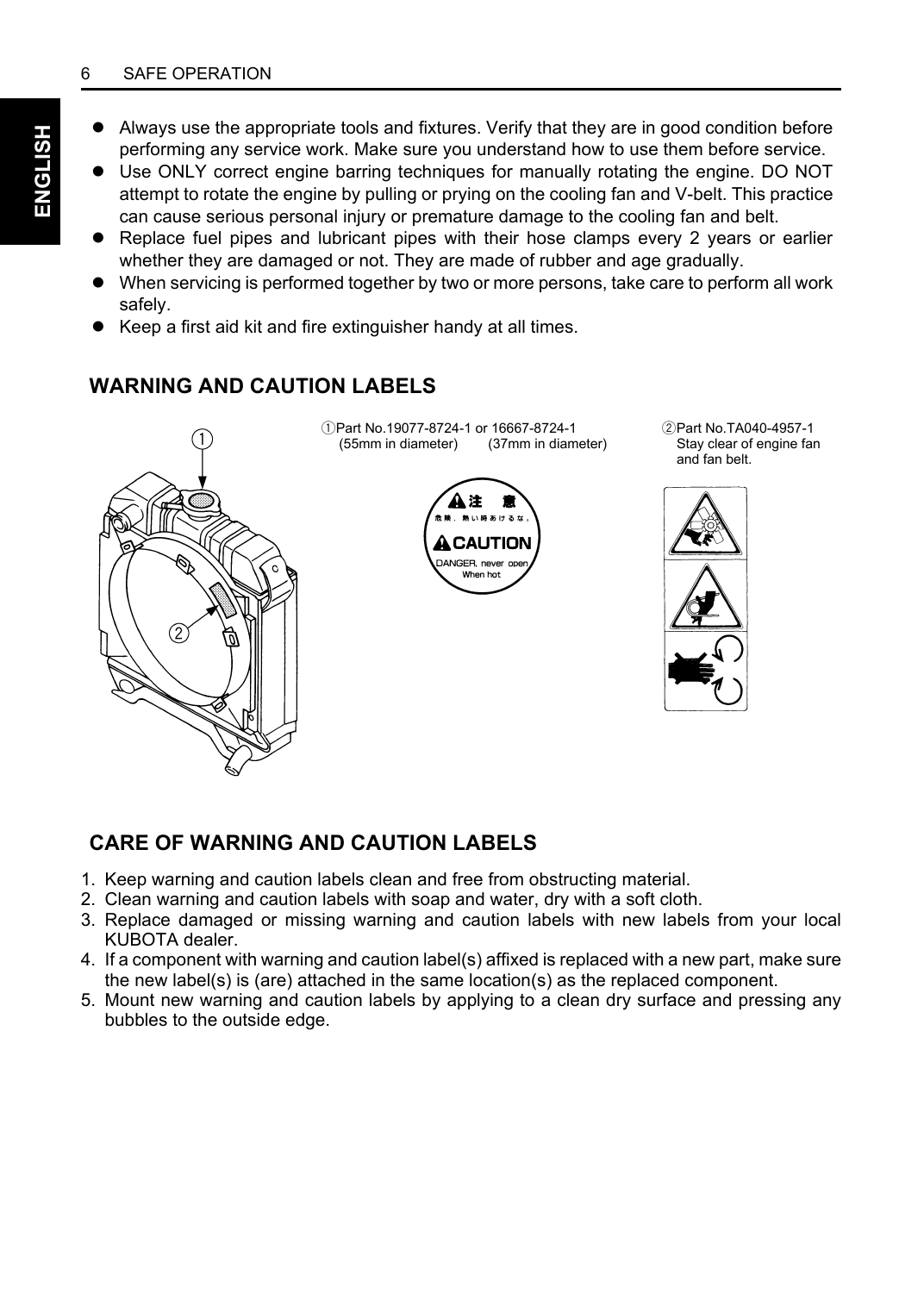### **SERVICING OF THE ENGINE**

Your dealer is interested in your new engine and has the desire to help you get the most value from it. After reading this manual thoroughly, you will find that you can do some of the regular maintenance yourself.

However, when in need of parts or major service, be sure to see your KUBOTA dealer.

For service, contact the KUBOTA Dealership from which you purchased your engine or your local KUBOTA dealer.

When in need of parts, be prepared to give your dealer the engine serial number.

Locate the serial number now and record them in the space provided.

|                                | Type | Serial No. |  |
|--------------------------------|------|------------|--|
| Engine                         |      |            |  |
| Date of<br>Purchase            |      |            |  |
| Name of Dealer                 |      |            |  |
| (To be filled in by purchaser) |      |            |  |



*(1) Engine serial number*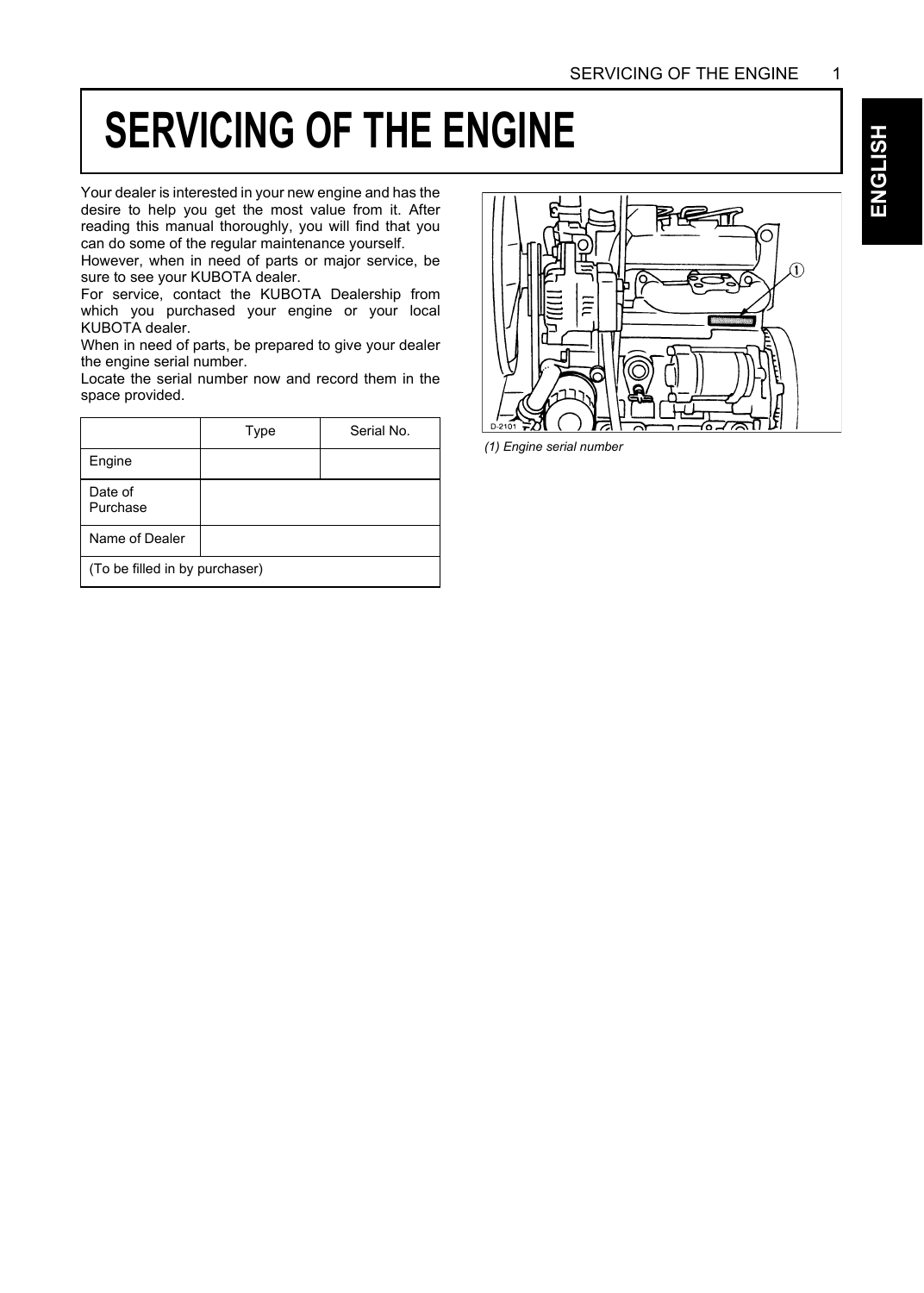### **NAMES OF PARTS**





#### D-2106

- *(1) Intake manifold*
- *(2) Speed control lever (3) Engine stop lever*
- 
- *(4) Injection pump*
- *(5) Fuel feed pump*
- *(6) Cooling fan*
- *(7) Fan drive pulley*
- *(8) Oil filter cartridge*
- *(9) Water drain cock*
- 
- *(10) Oil filler plug (11) Exhaust manifold*
- *(12) Alternator*

*(13) Starter*

- *(14) Oil level gauge*
- 
- *(15) Oil pressure switch*
- *(16) Flywheel*
- *(17) Oil drain plug (18) Oil pan*
- 
- *(19) Engine hook*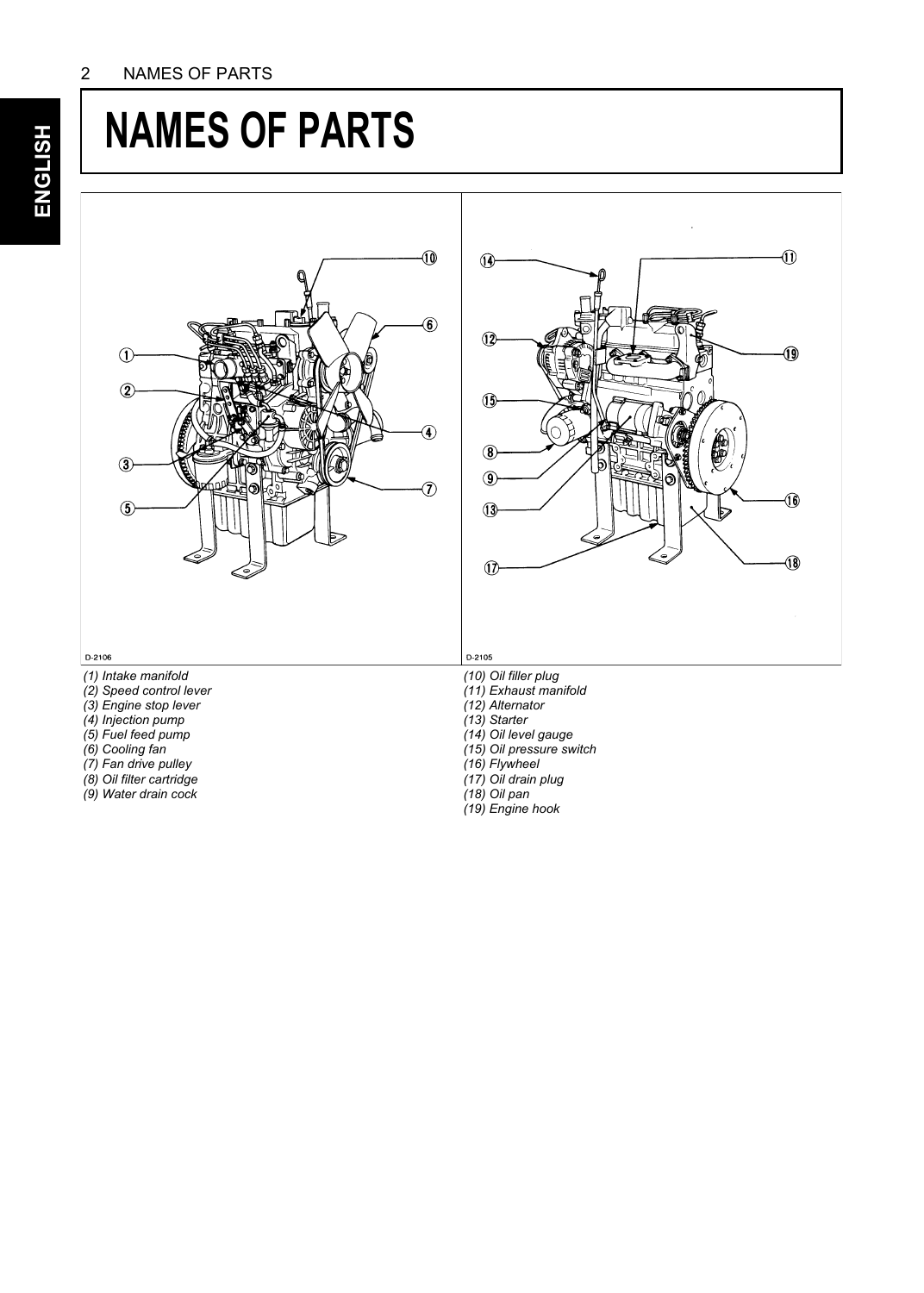# **PRE-OPERATION CHECK**

#### **BREAK-IN**

During the engine break-in period, observe the following by all means:

- 1. Change engine oil and oil filter cartridge after the first 50 hours of operation (See "ENGINE OIL" in "PERIODIC SERVICE" Section).
- 2. When ambient temperature is low, operate the machine after the engine has been completely warmed up.

#### **DAILY CHECK**

To prevent trouble from occurring, it is important to know the conditions of the engine well. Check it before starting.



**To avoid personal injury:**

- A **Be sure to install shields and safeguards attached to the engine when operating.**
- $\bullet$  Stop the engine at a flat and wide space when checking.
- A **Keep dust or fuel away from the battery, wiring, muffler and engine to prevent a fire. Check and clear them before operating everyday. Pay attention to the heat of the exhaust pipe or exhaust gas so that it can not ignite trash.**

| Item                                               |                                                                             |          |  |
|----------------------------------------------------|-----------------------------------------------------------------------------|----------|--|
| 1. Parts which had trouble in previous operation   |                                                                             |          |  |
|                                                    | (1) Oil or water leaks                                                      | 14 to 19 |  |
|                                                    | (2) Engine oil level and contamination                                      | 14, 15   |  |
| 2. By walking around the machine                   | (3) Amount of fuel                                                          | 11       |  |
|                                                    | (4) Amount of coolant                                                       | 16 to 19 |  |
|                                                    | (5) Dust in air cleaner dust cup                                            | 20, 21   |  |
|                                                    | (6) Damaged parts and loosened bolts and nuts                               |          |  |
| 3. By inserting the key into the starter<br>switch | (1) Proper functions of meters and pilot lamps; no stains on<br>these parts |          |  |
|                                                    | (2) Proper functions of glow lamp timer                                     |          |  |
| 4. By starting the engine                          | (1) Color of exhaust fumes                                                  | 7        |  |
|                                                    | (2) Unusual engine noise                                                    | 7        |  |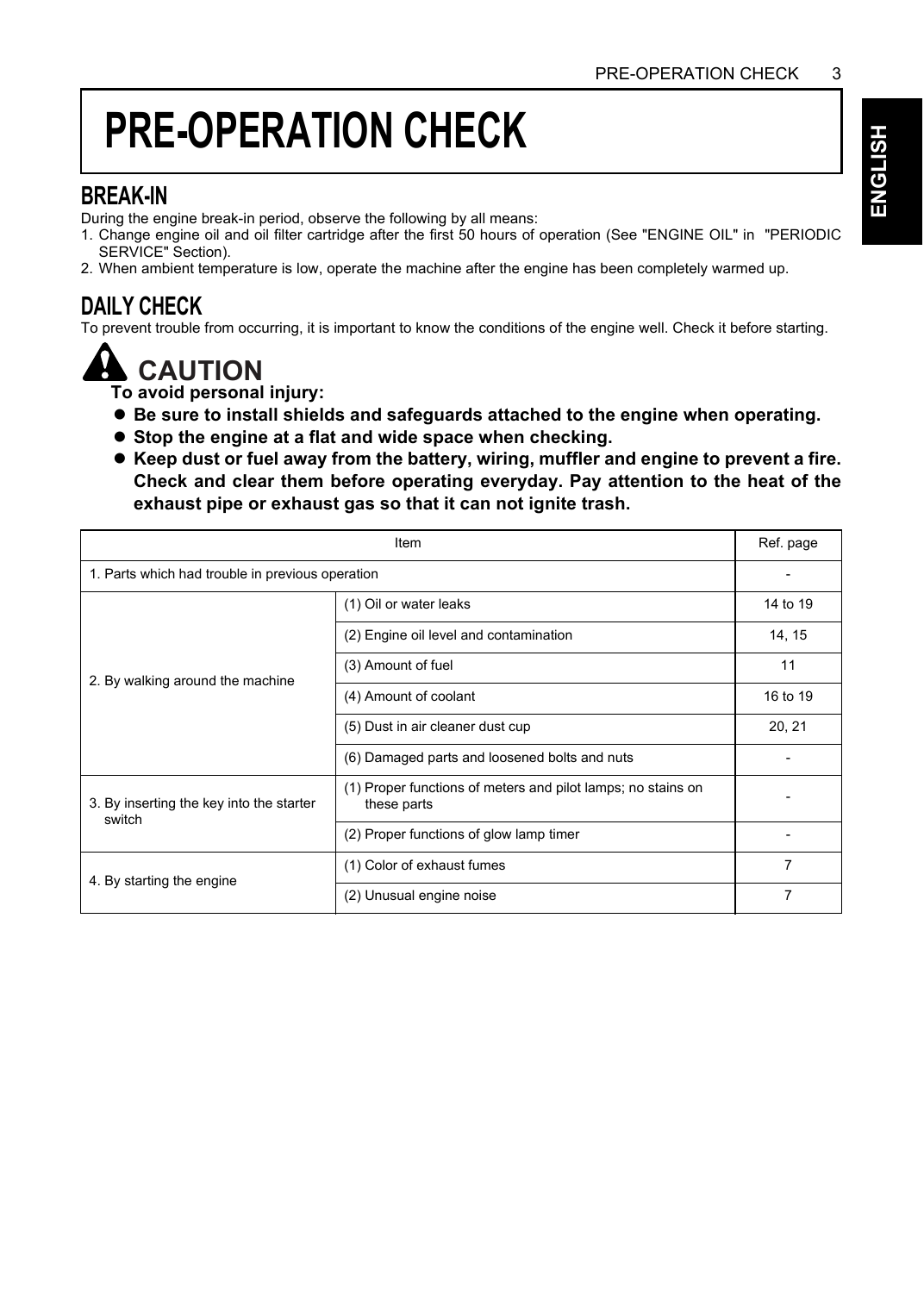# **OPERATING THE ENGINE**

#### **STARTING THE ENGINE (NORMAL)**

### **CAUTION**

**To avoid personal injury:**

- $\bullet$  Do not allow children to approach **the machine while the engine is running.**
- A **Be sure to install the machine on which the engine is installed, on a flat place.**
- $\bullet$  Do not run the engine on gradients.
- A **Do not run the engine in an enclosed area. Exhaust gas can cause air pollution and exhaust gas poisoning.**
- **Keep your hands away from rotating parts (such as fan, pulley, belt, flywheel etc.) during operation.**
- $\bullet$  Do not operate the machine while **under the influence of alcohol or drugs.**
- $\bullet$  Do not wear loose, torn or bulky **clothing around the machine. It may catch on moving parts or controls, leading to the risk of accident. Use additional safety items, e.g. hard hat, safety boots or shoes, eye and hearing protection, gloves, etc., as appropriate or required.**
- $\bullet$  Do not wear radio or music **headphones while operating engine.**
- A **Check to see if it is safe around the engine before starting.**
- A **Reinstall safeguards and shields securely and clear all maintenance tools when starting the engine after maintenance.**

#### **IMPORTANT:**

- $\bullet$  Do not use ether or any starting fluid for starting the engine, or a severe damage will occur.
- When starting the engine after a long storage (of morer than 3 months), first set the stop lever to the "STOP" position and then activate the starter for about 10 seconds to allow oil to reach every engine part.

#### **1. Set the fuel lever to "ON".**



*(1) Fuel lever (A) "ON"*

*(B) "OFF"*

- **2. Place the engine stop lever in the "START" position.**
- **3. Place the speed control lever at more than half "OPERATION".**



*(1) Speed control lever (2) Engine stop lever*

*(A) "IDLING" (B) "OPERATION" (C) "START" (D) "STOP"*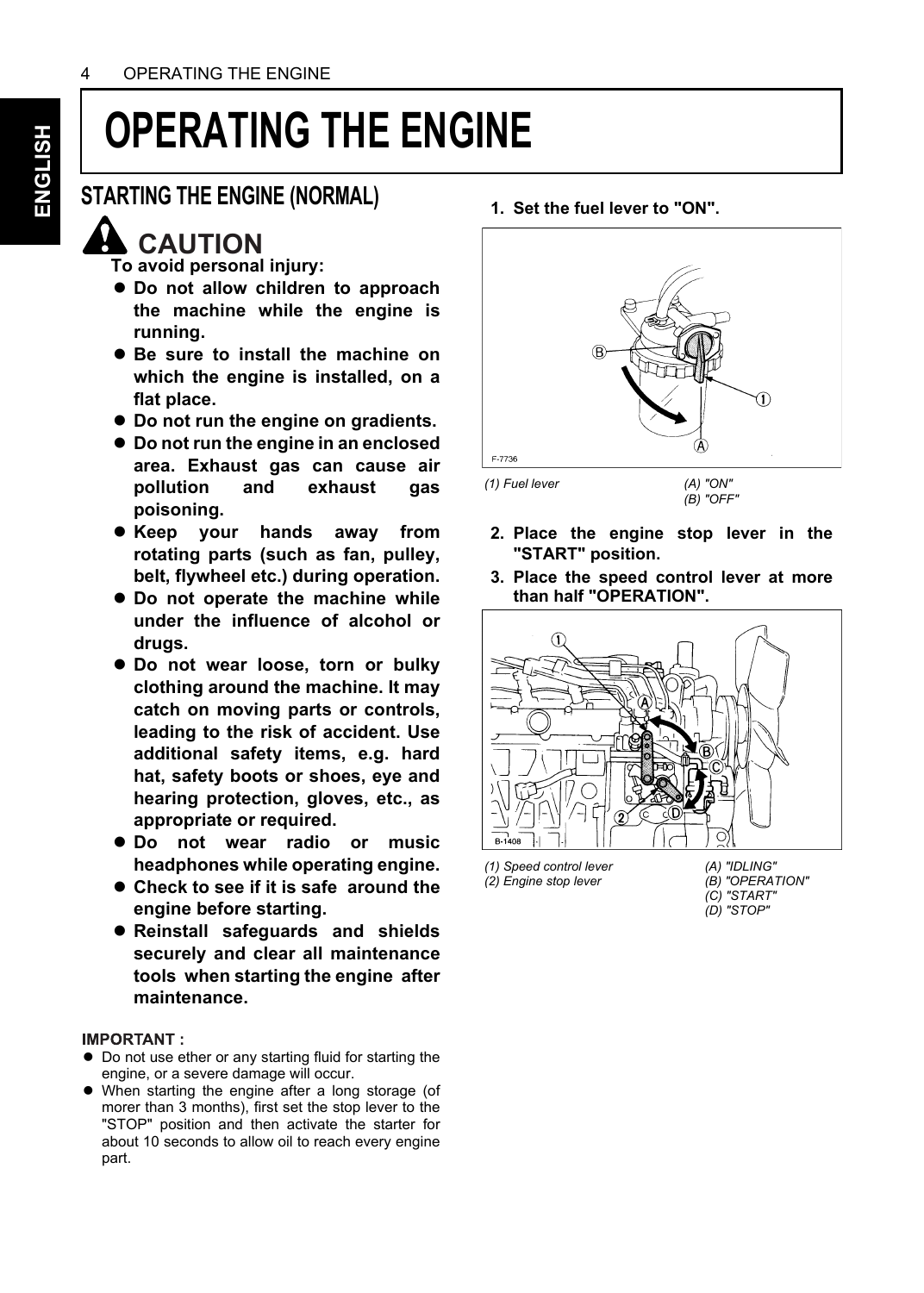**4. Insert the key into the key switch and turn it "ON".**



*(A) "SWITCHED OFF"* 

- *(B) "OPERATION" (C) "PREHEATING"*
- *(D) "STARTING"*

*(B) "SWITCHED OFF" (C) "OPERATION" (D) "STARTING"*

- **5. Turn the starter switch to the "PREHEATING" position to allow the glow lamp to redden.**
- **6. Turn the key to the "STARTING" position and the engine should start. Release the key immediately when the engine starts.**
- **7. Check to see that the oil pressure lamp and charge lamp are off. If the lamps are still on, immediately stop the engine, and determine the cause.** (See "CHECKS DURING OPERATION" in OPERATING THE ENGINE Section)

#### NOTE:

- $\bullet$  If the oil pressure lamp should be still on, immediately stop the engine and check;
	- if there is enough engine oil.
	- if the engine oil has dirt in it.
	- if the wiring is faulty.
- **8. Warm up the engine at medium speed without load.**

#### **IMPORTANT:**

- If the glow lamp should redden too quickly or too slowly, immediately ask your KUBOTA dealer to check and repair it.
- If the engine does not catch or start at 10 seconds after the starter switch is set at "STARTING", wait for another 30 seconds and then begin the engine starting sequence again. Do not allow the starter motor to run continuously for more than 20 seconds.

#### **COLD WEATHER STARTING**

If the ambient temperature is below -5°C(23°F)\* and the engine is very cold, start it in the following manner: Take steps (1) through (4) left.

**5. Turn the key to the "PREHEATING (GLOW)" position and keep it there for a certain period mentioned below.**

#### **IMPORTANT:**

• Shown below are the standard preheating times for various temperatures. This operation, however, is not required, when the engine is warmed up.

| Ambient                        | Preheating time       |                         |  |  |
|--------------------------------|-----------------------|-------------------------|--|--|
| temperature                    | Ordinary heat<br>type | With glow lamp<br>timer |  |  |
| Above 10°C<br>$(50^{\circ}F)$  | NO NEED               |                         |  |  |
| 10°C (50°F) to<br>-5°C (23°F)  | Approx. 5<br>seconds  | See NOTE:               |  |  |
| *Below -5°C<br>$(23^{\circ}F)$ | Approx. 10<br>seconds |                         |  |  |
| Limit of<br>continuous use     | 20 seconds            |                         |  |  |

#### NOTE:

• In case of installing standard glow lamp, glow lamp goes off after about 6 seconds, when the starter switch key is turned to preheating position. However if necessary, keep the starter switch key at preheating position for longer time, according to the left recommendation.

#### **6. Turn the key to the "ST (STARTING)" position and the engine should start.** (If the engine fails to start after 10 seconds, turn off the key for 5 to 30 seconds. Then repeat steps (5) and (6).)

#### **IMPORTANT:**

- $\bullet$  Do not allow the starter motor to run continuously for more than 20 seconds.
- $\bullet$  Be sure to warm up the engine, not only in winter, but also in warmer seasons. An insufficiently warmed-up engine can shorten its service life.
- When there is a fear of temperature dropping below -15°C (5°F), daetach the battery from the machine, and keep it indoors in a safe area to be reinstalled just before the next operation.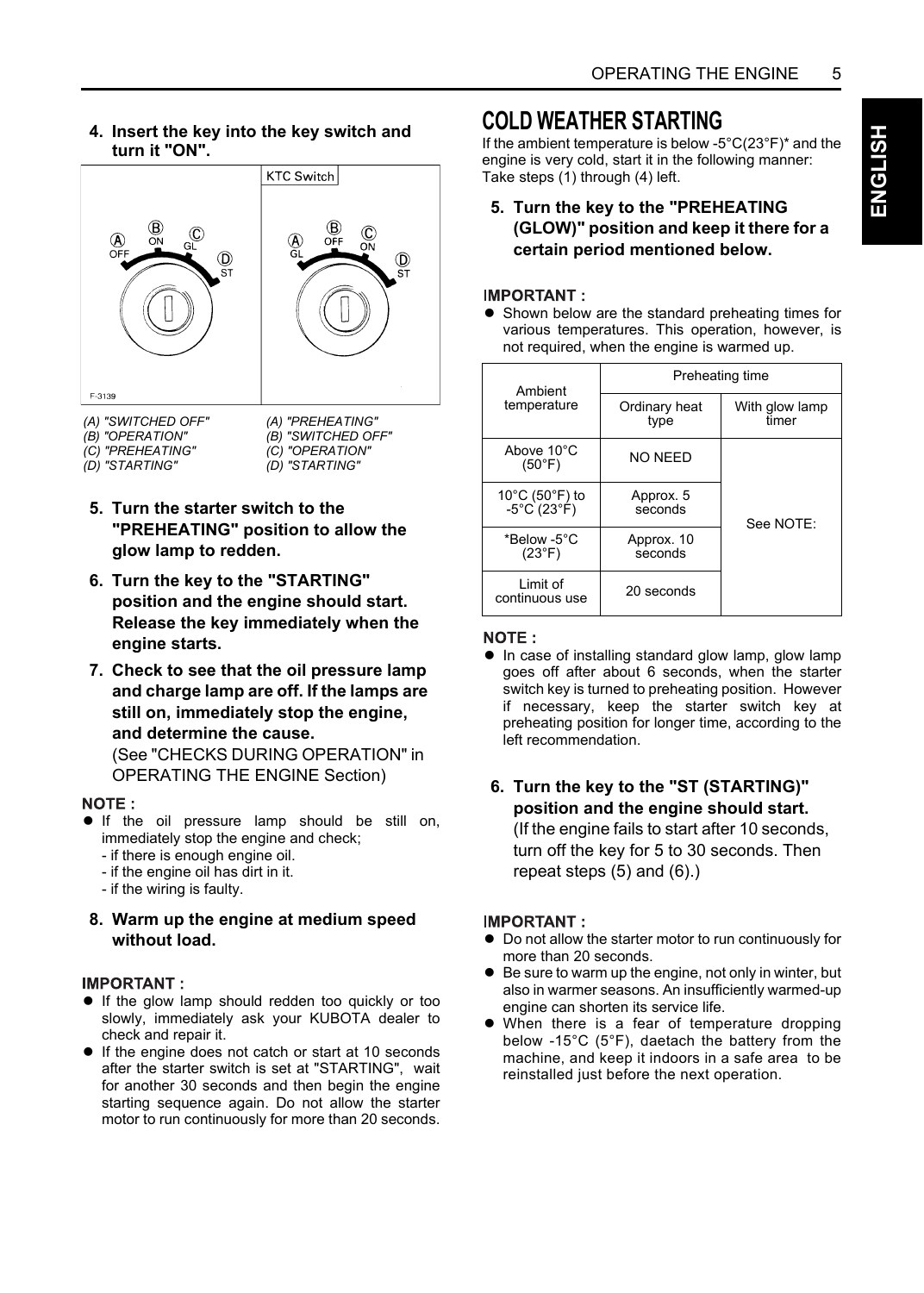### **STOPPING THE ENGINE**

- **1. Return the speed control lever to low idle, and run the engine under idling conditions.**
- **2. Set the engine stop lever to the "STOP" position.**
- **3. With the starter switch placed at the "OFF" position, remove the key. (Be sure to return the engine stop lever to the "START" position to be ready for the next start.)**



*(1) Speed control lever (2) Engine stop lever* 

*(A) "IDLING" (B) "OPERATION" (C) "START" (D) "STOP"*

#### **IMPORTANT:**

A If equipped with a turbo-charger, allow the engine to idle for 5 minutes before shutting it off after a full load operation.

Failure to do so may lead to turbo-charger trouble.

#### **CHECKS DURING OPERATION**

While running, make the following checks to see that all parts are working correctly.

#### B**Radiator cooling water(Coolant)**



 $\bullet$  Do not remove radiator cap until **coolant temperature is well below its boiling point. Then loosen cap slightly to the stop position, to relieve any pressure, before removing cap completely.**

If the water temperature warning lamp lights up or overflow of steam or water from the overflow pipe does not stop, stop loading and let the engine "COOL DOWN" by idling for at least 5 min. Allow the engine to cool down gradually, stop the engine and proceed to the next inspection and maintenance work according to "RADIATOR" section.

#### **Check item**

- 1. Check to see if there is any coolant leak;
- 2. Check to see if there is any obstacle around the cooling air inlet or outlet;
- 3. Check to see if there is any dirt or dust between radiator fins and tube;
- 4. Check to see if the fan belt is too loose;
- 5. Check to see if radiator water pipe is clogged; and
- 6. Check to see if anti-freeze is mixed to a 50/50% mix of water and anti-freeze.

#### **BOII pressure lamp**

The lamp lights up to warn the operator that the engine oil pressure has dropped below the prescribed level. If this should happen during operation or should not go off even after the engine is accelerated more than 1000rpm, immediately stop the engine and check the following:

1. Engine oil level (See "ENGINE OIL" in MAINTENANCE Section).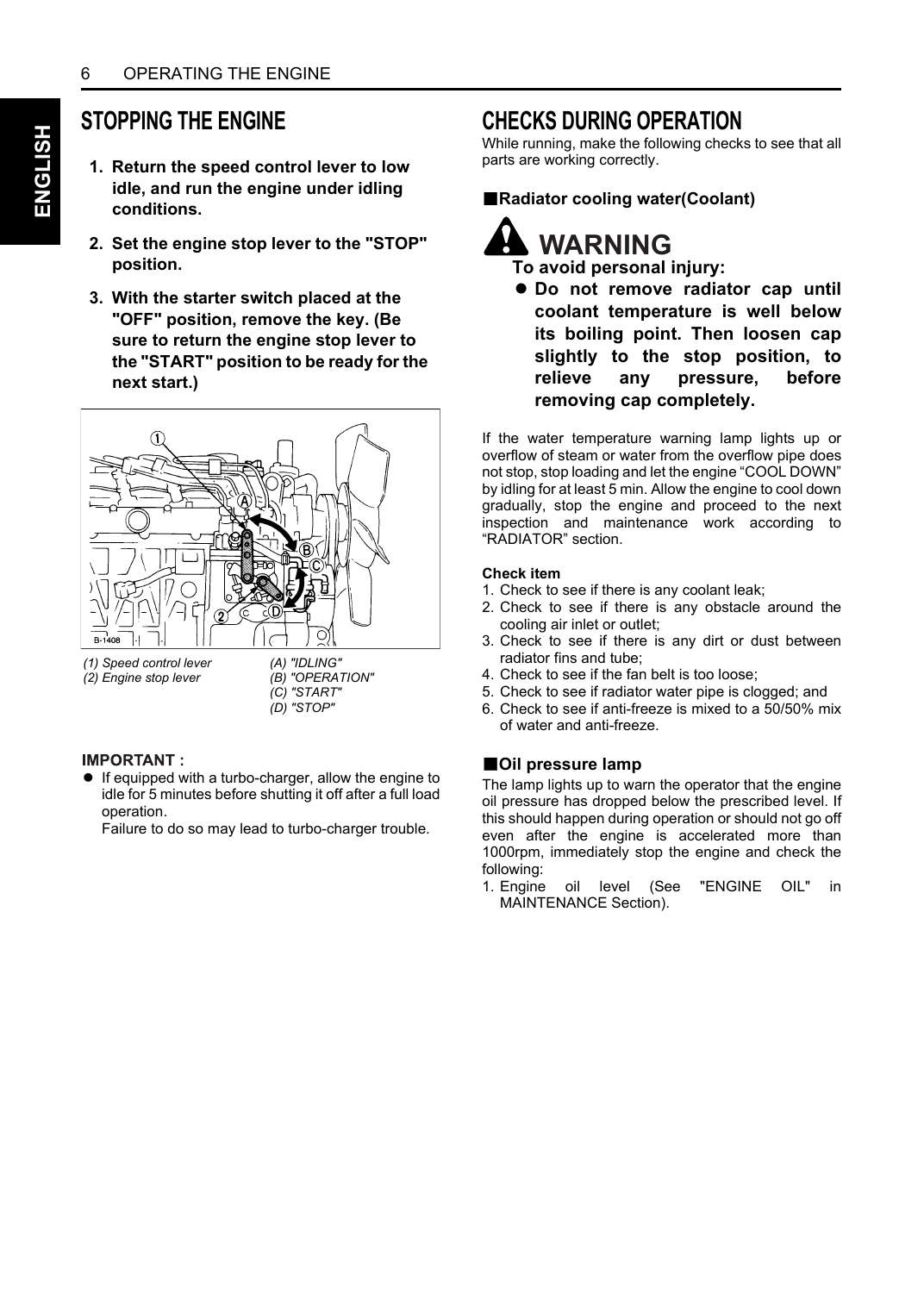#### B**Fuel**



**To avoid personal injury:**

- A **Fluid escaping from pinholes may be invisible. Do not use hands to search for suspected leaks; Use a piece of cardboard or wood, instead. If injured by escaping fluid, see a medical doctor at once. This fluid can produce gangrene or a severe allergic reaction.**
- A **Check any leaks from fuel pipes or fuel injection pipes. Use eye protection when checking for leaks.**

Be careful not to empty the fuel tank. Otherwise air may enter the fuel system, requiring fuel system bleeding. (See "FUEL" in MAINTENANCE Section.)

#### B**Color of exhaust**

While the engine is run within the rated output range:

- $\bullet$  The color of exhaust remains colorless.
- $\bullet$  If the output slightly exceeds the rated level, exhaust may become a little colored with the output level kept constant.
- $\bullet$  If the engine is run continuously with dark exhaust emission, it may lead to trouble with the engine.

#### **Elmmediately stop the engine if;**

- The engine suddenly slows down or accelerates.
- $\bullet$  Unusual noises suddenly appear.
- **•** Exhaust fumes suddenly become very dark.
- The oil pressure lamp or the water temperature alarm lamp lights up.

#### **REVERSED ENGINE REVOLUTION AND REMEDIES**

### **CAUTION**

**To avoid personal injury:**

- A **Reversed engine operation can make the machine reverse and run it backwards. It may lead to serious trouble.**
- **Reversed engine operation may make exhaust gas gush out into the intake side and ignite the air cleaner; It could catch fire.**

Reversed engine revolution must be stopped immediately since engine oil circulation is cut quickly, leading to serious trouble.

#### ■How to tell when the engine starts running **backwards**

- 1. Lubricating oil pressure drops sharply. Oil pressure warning light, if used, will light.
- 2. Since the intake and exhaust sides are reversed, the sound of the engine changes, and exhaust gas will come out of the air cleaner.
- 3. A louder knocking sound will be heard when the engine starts running backwards.

#### B**Remedies**

- 1. Immediately set the engine stop lever to the "STOP" position to stop the engine.
- 2. After stopping the engine, check the air cleaner, intake rubber tube and other parts and replace parts as needed.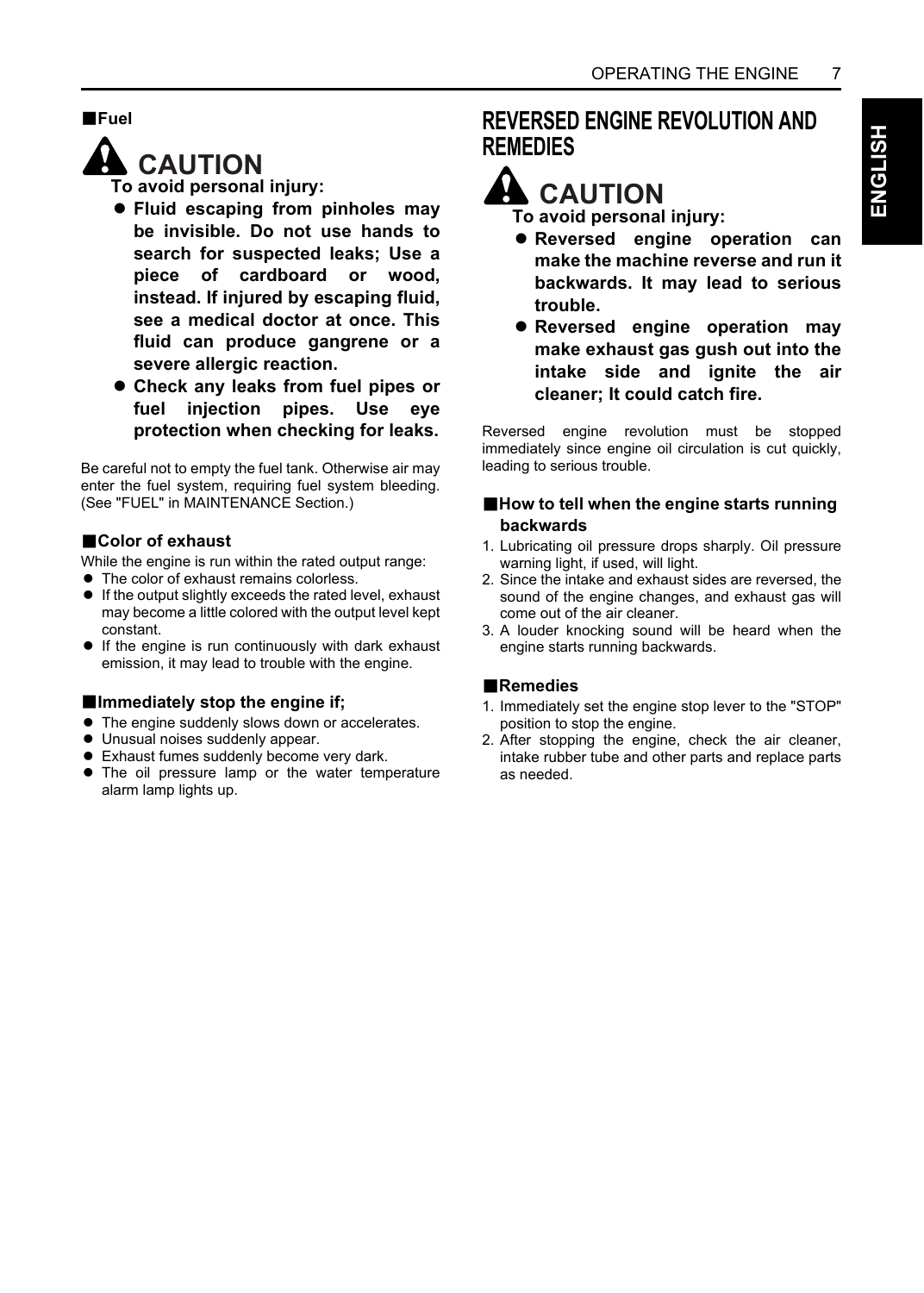

### **A** CAUTION

**To avoid personal injury:**

- $\bullet$  Be sure to conduct daily checks. **periodic maintenance, refueling or cleaning on a level surface with the engine shut off and remove the key.**
- A **Before allowing other people to use your engine, explain how to operate, and have them read this manual before operation.**
- A **When cleaning any parts, do not use gasoline but use regular cleanser.**
- A **Always use proper tools, that are in good condition. Make sure you understand how to use them, before performing any service work.**
- $\bullet$  When installing, be sure to tighten **all bolts lest they should be loose. Tighten the bolts by the specified torque.**
- A **Do not put any tools on the battery, or battery terminals may short out. Severe burns or fire could result. Detach the battery from the engine before maintenance.**
- $\bullet$  Do not touch muffler or exhaust **pipes while they are hot; Severe burns could result.**



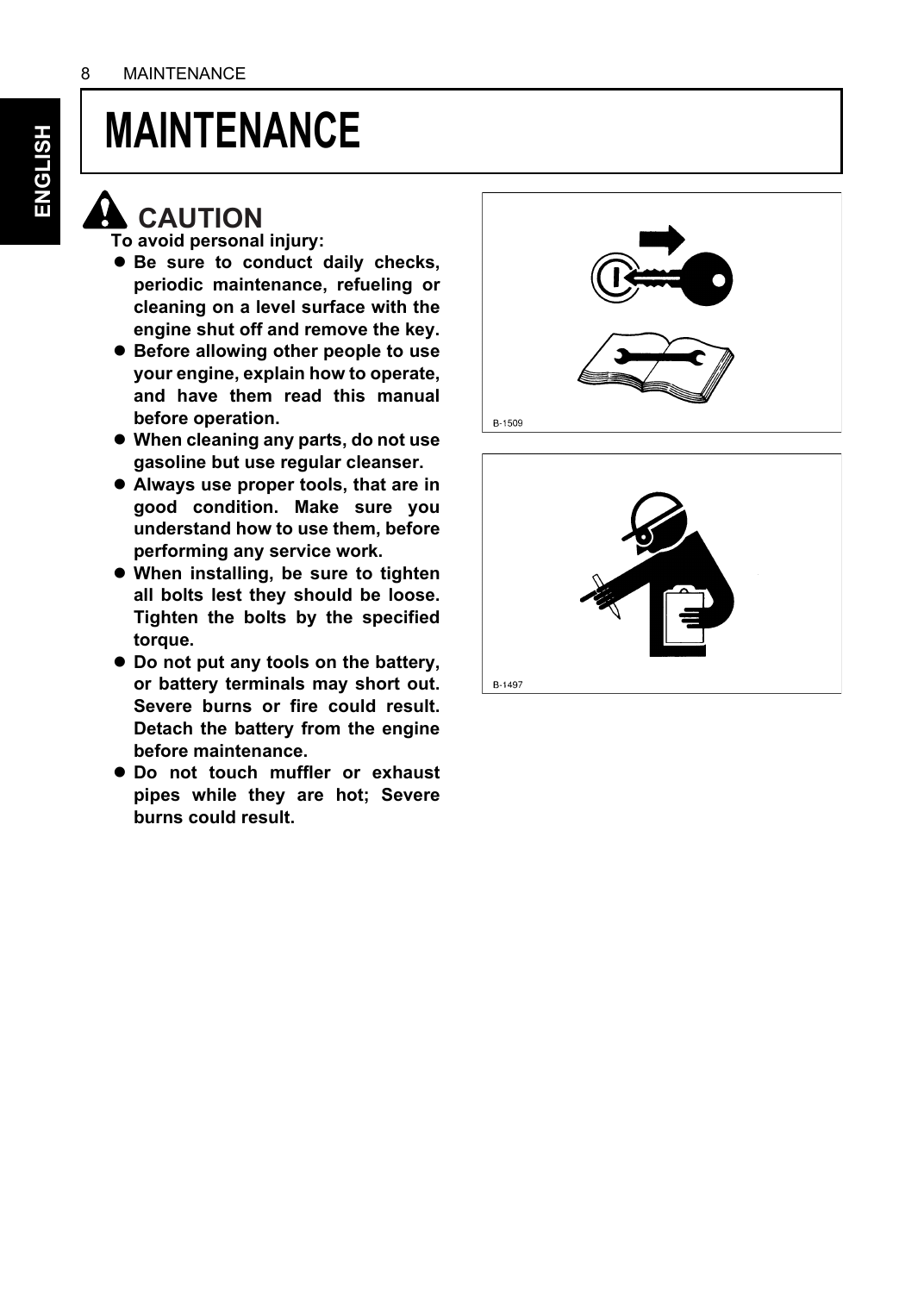#### **SERVICE INTERVALS**

Observe the following for service and maintenance.

| Interval         | Item                                                        | Ref.Page                 |                |   |
|------------------|-------------------------------------------------------------|--------------------------|----------------|---|
| Every 50 hours   | Check of fuel pipes and clamp bands                         | 13                       |                | @ |
| See NOTE:        | Change of engine oil                                        | 15                       | $\circledcirc$ |   |
|                  | Cleaning of air cleaner element                             | 20                       | $*1$           | @ |
| Every 100 hours  | Cleaning of fuel filter                                     | 13                       |                |   |
|                  | Check of fan belt tightness                                 | 23                       |                |   |
|                  | Check of radiator hoses and clamp bands                     | 18                       |                |   |
| Every 200 hours  | Replacement of oil filter cartridge                         | 16                       | $\circledcirc$ |   |
|                  | Check of intake air line                                    |                          |                | @ |
| Every 400 hours  | Replacement of fuel filter cartridge                        | 14                       |                | @ |
|                  | Removal of sediment in fuel tank                            |                          |                |   |
| Every 500 hours  | Cleaning of water jacket (radiator interior)                | 17 to 18                 |                |   |
|                  | Replacement of fan belt                                     | 23                       |                |   |
|                  | Replacement of air cleaner element                          | 20                       | $*2$           | @ |
| Every year       | Check of damage in electric wiring and loose<br>connections |                          |                |   |
| Every 800 hours  | Check of valve clearance                                    | 25                       |                |   |
| Every 1500 hours | Check of fuel injection nozzle injection pressure           |                          | *3             | @ |
|                  | Check of turbo charger                                      | $\overline{\phantom{a}}$ | *3             | @ |
| Every 3000 hours | Check of injection pump                                     | $\overline{\phantom{a}}$ | *3             | @ |
|                  | Check of fuel injection timer                               |                          | $*3$           | @ |
|                  | Change of radiator coolant (L.L.C.)                         | 18                       |                |   |
| Every two years  | Replacement of radiator hoses and clamp bands               | 18                       |                |   |
|                  | Replacement of fuel pipes and clamp bands                   | 13                       | *3             | @ |
|                  | Replacement of intake air line                              |                          | $*_{4}$        | @ |

#### **IMPORTANT:**

- $\bullet$  The jobs indicated by  $\circledcirc$  must be done after the first 50 hours of operation.
- \*1 Air cleaner should be cleaned more often in dusty conditions than in normal conditions.
- \*2 After 6 times of cleaning.
- \*3 Consult your local KUBOTA Dealer for this service.
- \*4 Replace only if necessary.
- $\bullet$  The items listed above (@ marked) are registered as emission related critical parts by KUBOTA in the U.S. EPA nonroad emission regulation. As the engine owner, you are responsible for the performance of the required maintenance on the engine according to the above instruction. Please see the Warranty Statement in detail.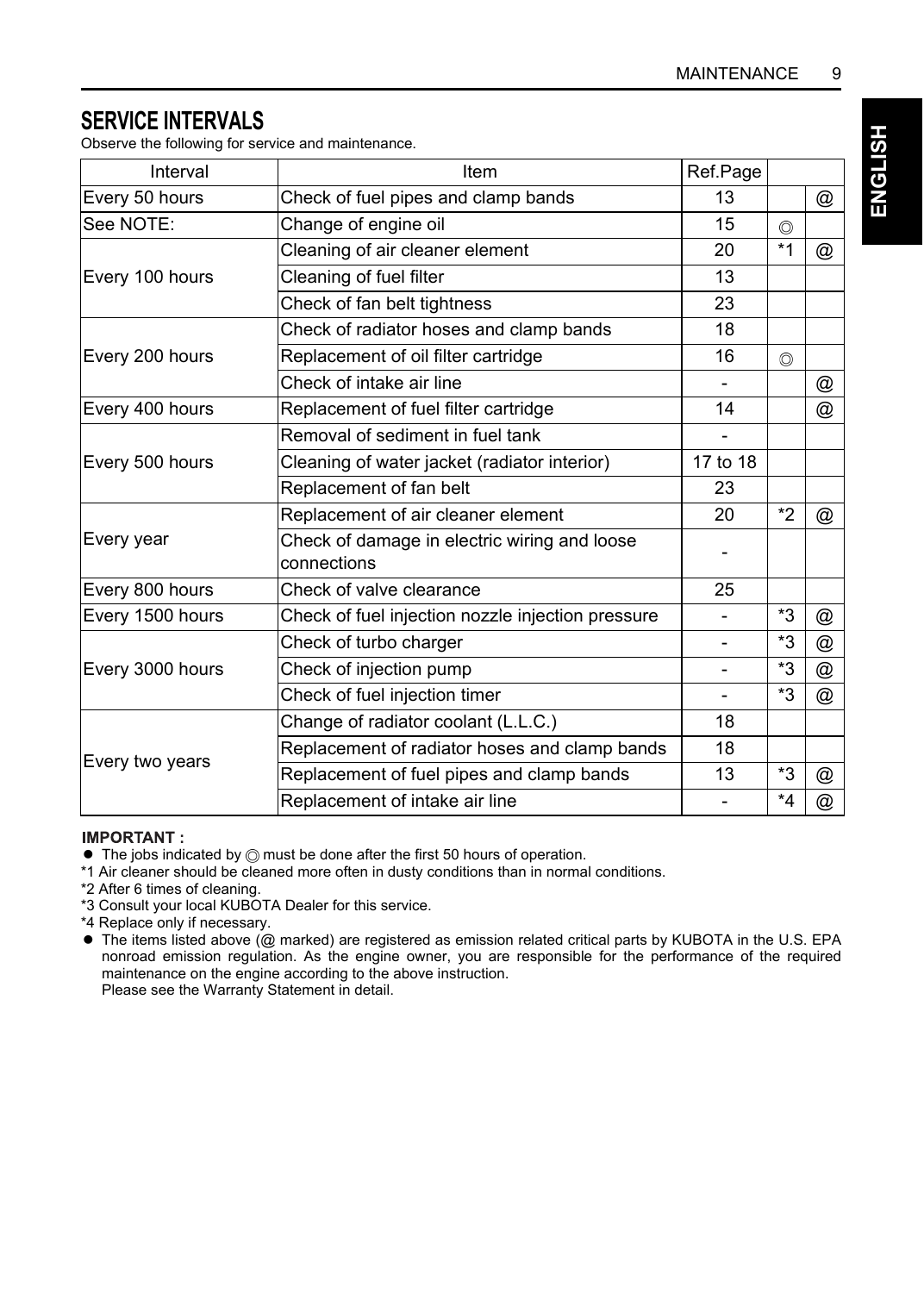#### **NOTE:**

 $\bullet$  Changing interval of engine oil depends on the conditions below.

|            | Oil pan depth                    |                            |  |  |  |
|------------|----------------------------------|----------------------------|--|--|--|
| Models     | Above 125 mm<br>(4.9 in.)        | *below 101 mm<br>(4.0 in.) |  |  |  |
| All models | <b>200 Hrs</b><br><b>150 Hrs</b> |                            |  |  |  |
| Initial    | 50 Hrs                           |                            |  |  |  |

\* 101mm oil pan depth is optional.

\*\* Standard replacement interval

AAPI service classification: above CD grade

● Ambient temperature: below 35°C (95°F)

#### NOTE:

#### **Lubricating oil**

With the emission control now in effect, the CF-4 and CG-4 lubricating oils have been developed for use of a lowsulfur fuel on on-road vehicle engines. When an off-road vehicle engine runs on a high-sulfur fuel, it is advisable to employ the CF, CD or CE lubricating oil with a high total base number. If the CF-4 or CG-4 lubricating oil is used with a high-sulfur fuel, change the lubricating oil at shorter intervals.

#### A **Lubricating oil recommended when a low-sulfur or high-sulfur fuel is employed.**

: Recommendable × : Not recommendable

| Fuel<br>lubricating<br>oil class | Low sulfur | High sulfur  | Remarks       |
|----------------------------------|------------|--------------|---------------|
| CF                               |            |              | TBN $\geq$ 10 |
| CF-4                             |            | $\mathsf{x}$ |               |
| $CG-4$                           |            | $\mathsf{x}$ |               |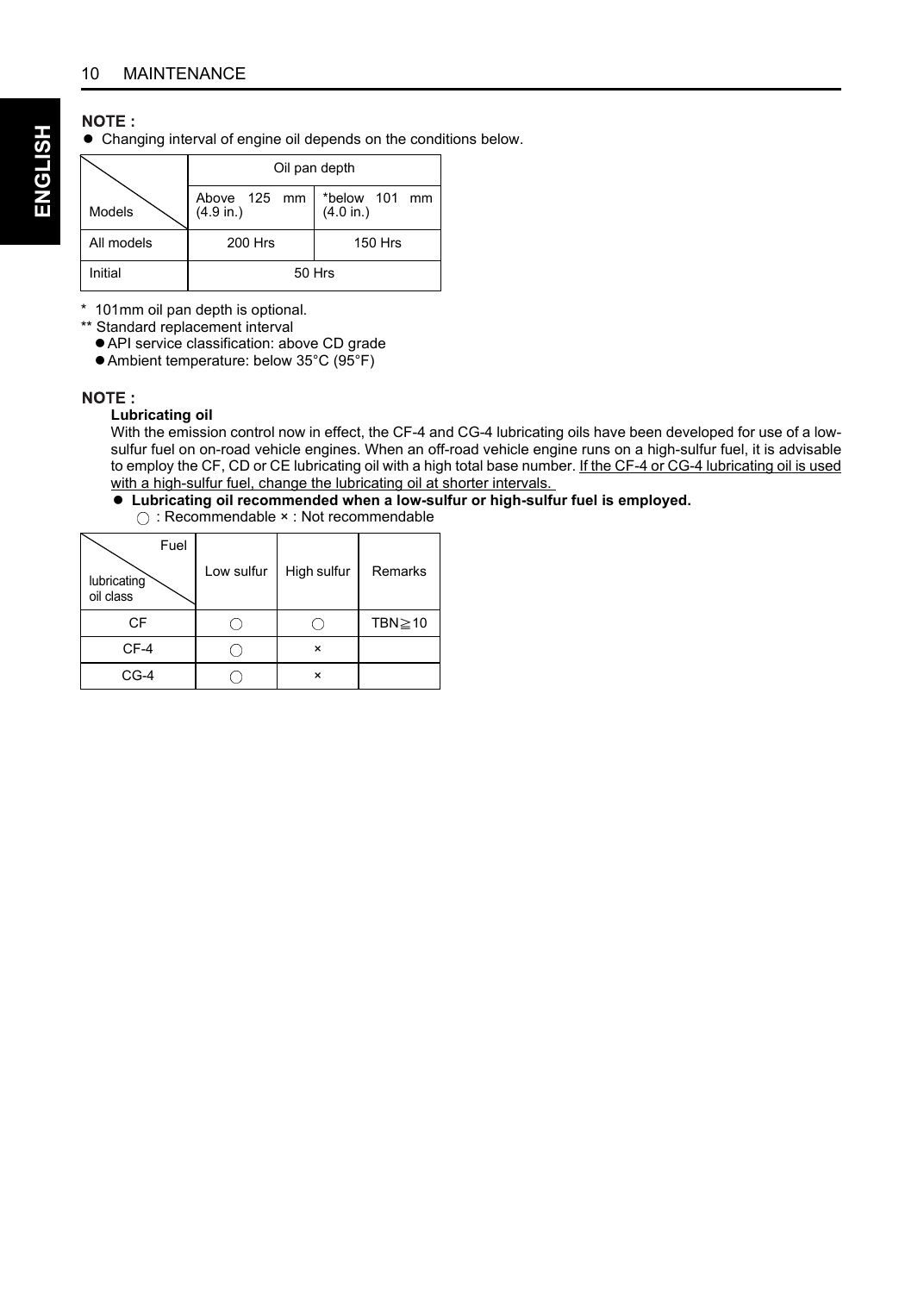# HS⊓ÐN⊒ **ENGLISH**

# **PERIODIC SERVICE**

#### **FUEL**

Fuel is flammable and can be dangerous. You should handle fuel with care.

### **A** CAUTION

**To avoid personal injury:**

- A **Do not mix gasoline or alcohol with diesel fuel. This mixture can cause an explosion.**
- $\bullet$  Be careful not to spill fuel during **refueling. If fuel should spill, wipe it off at once, or it may cause a fire.**
- $\bullet$  Do not fail to stop the engine before **refueling. Keep the engine away from the fire.**
- $\bullet$  Be sure to stop the engine while **refueling or bleeding and when cleaning or changing fuel filter or fuel pipes. Do not smoke when working around the battery or when refueling.**
- $\bullet$  Check the above fuel systems at a **well ventilated and wide place.**
- A **When fuel and lubricant are spilled, refuel after letting the engine cool off.**
- A **Always keep spilled fuel and lubricant away from engine.**

#### **Example 1** Fuel level check and refueling

- 1. Check to see that the fuel level is above the lower limit of the fuel level gauge.
- 2. If the fuel is too low, add fuel to the upper limit. Do not overfill.

No.2-D is a distillate fuel oil of lower volatility for engines in industrial and heavy mobile service. (SAE J313 JUN87)

Grade of Diesel Fuel Oil According to ASTM D975.

| Flash Point,<br>°C<br>(°F) | Water and<br>Sediment.<br>volume<br>% | Carbon<br>Residue on,<br>10 percent<br>Residuum.<br>% | Ash,<br>weight<br>% |
|----------------------------|---------------------------------------|-------------------------------------------------------|---------------------|
| Min                        | Max                                   | Max                                                   | Max                 |
| 52<br>125)                 | 0.05                                  | 0.35                                                  | 0.01                |

|              | <b>Distillation</b><br>Tempera-<br>tures,<br>$^{\circ}$ C( $^{\circ}$ F)<br>90% Point |     | Viscosity<br>Viscosity<br>Kinematic<br>Savbolt.<br>SUS at<br>$cSt$ or $mm2/s$<br>at 40°C<br>$100^{\circ}$ F |      | Sul-<br>fur.<br>weight<br>% | Cop-<br>per<br><b>Strip</b><br>Corro-<br>sion | Cetane<br>Num-<br>ber |     |
|--------------|---------------------------------------------------------------------------------------|-----|-------------------------------------------------------------------------------------------------------------|------|-----------------------------|-----------------------------------------------|-----------------------|-----|
| Min          | Max                                                                                   | Min | Max                                                                                                         | Min  | Max                         | Max                                           | Max                   | Min |
| 282<br>(540) | 338<br>(640)                                                                          | 1.9 | 4.1                                                                                                         | 32.6 | 40.1                        | 0.50                                          | No. 3                 | 40  |

The cetane number is required not to be less than 45.

#### **IMPORTANT:**

- Be sure to use a strainer when filling the fuel tank, or dirt or sand in the fuel may cause trouble in the fuel injection pump.
- A For fuel, always use diesel fuel. You are required not to use alternative fuel, because its quality is unknown or it may be inferior in quality. Kerosene, which is very low in cetane rating, adversely affects the engine. Diesel fuel differs in grades depending on the temperature.
- $\bullet$  Be careful not to let the fuel tank become empty, or air can enter the fuel system, necessitating bleeding before next engine start.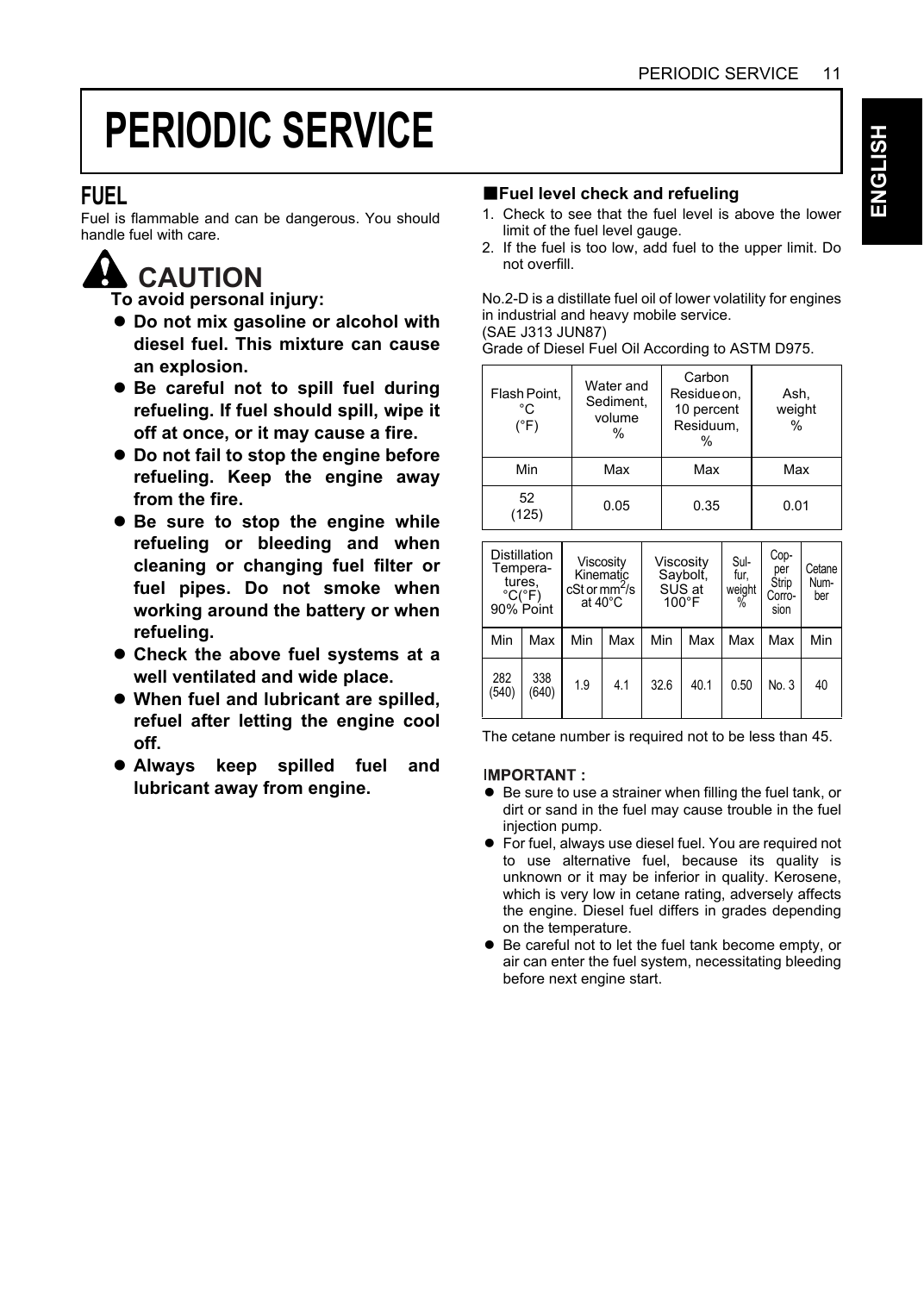#### **BAir bleeding the fuel system**

### **CAUTION**

**To avoid personal injury:**

 $\bullet$  Do not bleed a hot engine as this **could cause fuel to spill onto a hot exhaust manifold creating a danger of fire.**

Air bleeding of the fuel system is required if;

- $\bullet$  after the fuel filter and pipes have been detached and refitted;
- $\bullet$  after the fuel tank has become empty; or
- $\bullet$  before the engine is to be used after a long storage.

#### **[PROCEDURE**  $\textcircled{A}$  **] (gravity feed fuel tanks only)**

- 1. Fill the fuel tank to the fullest extent. Open the fuel filter lever.
- 2. Loosen air vent plug of the fuel filter a few turns.
- 3. Screw back the plug when bubbles do not come up any more.
- 4. Open the air vent plug on top of the fuel injection pump.
- 5. Retighten the plug when bubbles do not come up any more.

#### **[GRAVITY FEED SYSTEM]**



*(1) Air vent plug*

*(2) Injection pump*

*(3) Fuel filter*

#### **[PROCEDURE ] (fuel tanks lower than injection Bpump)**

- 1. For fuel tanks that are lower than the injection pump. The fuel system must be pressurized by the fuel system electric fuel pump.
- 2. If an electric fuel pump is not used, you must manually actuate the pump by lever to bleed.
- 3. The primary fuel filter  $(3)$  must be on the pressure side of the pump if the fuel tank is lower than the injection pump.
- 4. To bleed follow (2) through (5) above. (PROCEDURE A)

#### **IMPORTANT:**

• Tighten air vent plug of the fuel injection pump except when bleeding, or it may stop the engine suddenly.

#### **[TANK BELOW INJECTION PUMP SYSTEM]**



*(1) Fuel tank below injection pump*

*(2) Pre-filter*

*(3) Electric or Mechanical pump*

*(4) Main Filter*

*(5) Injection pump*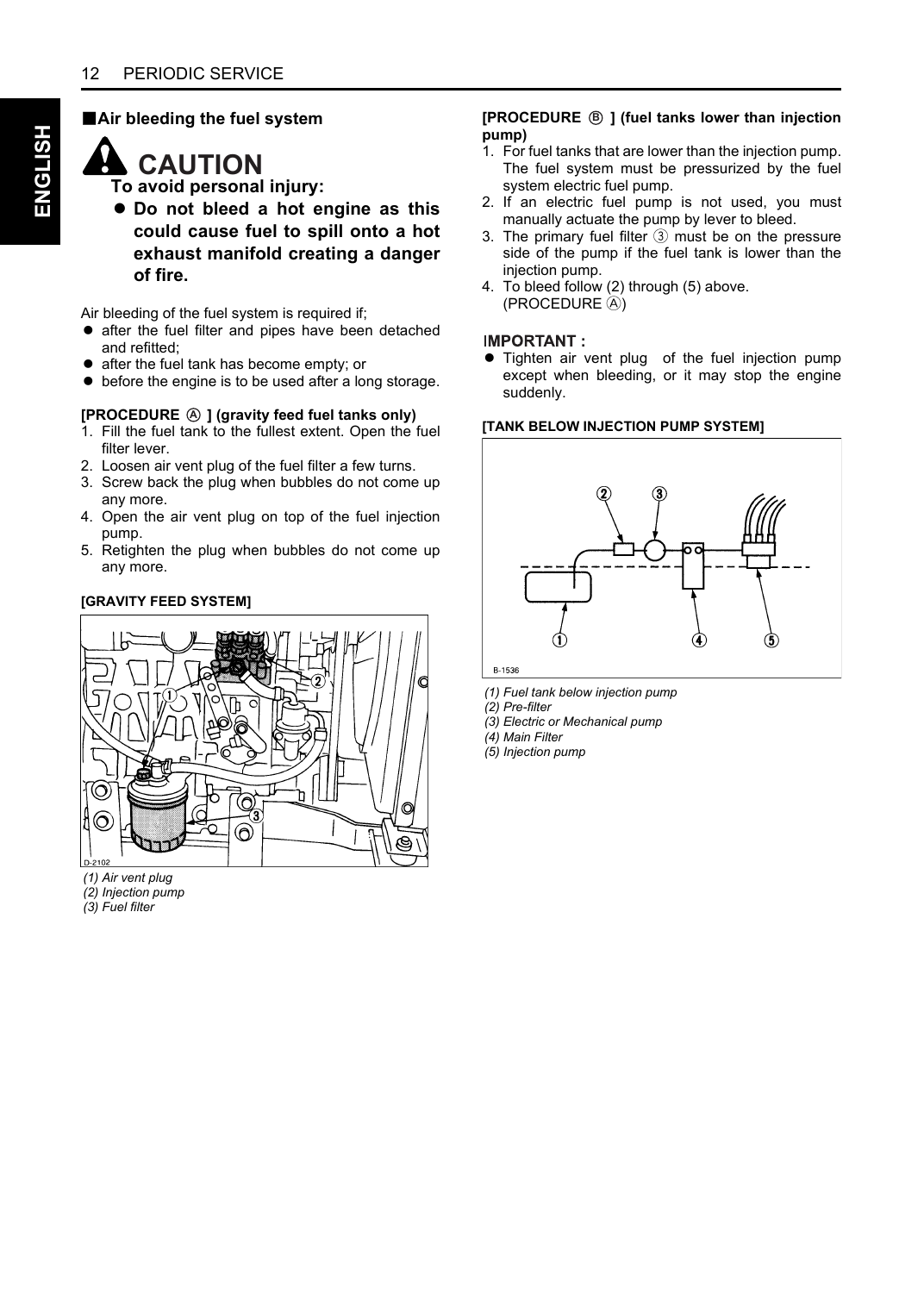#### $B$ **Check of fuel pipes and clamp bands**



**A** CAUTION

- **To avoid personal injury:**
- **Check or replace the fuel pipes after stopping the engine. Broken fuel pipes can cause fires.**

Check the fuel pipes every 50 hours of operation. When if;

- 1. If the clamp band is loose, apply oil to the screw of the band, and tighten the band securely.
- 2. If the fuel pipes, made of rubber, become worn out, replace them and the clamp bands every two years.
- 3. If the fuel pipes and clamp bands are found worn or damaged before two years'time, replace or repair them at once.
- 4. After replacement of the pipes and bands, air-bleed the fuel system.

#### **IMPORTANT:**

• When the fuel pipes are not installed, plug them at both ends with clean cloth or paper to prevent dirt from entering. Dirt in the pipes can cause fuel injection pump malfunction.



*(1) Clamp band (2) Fuel pipe*

#### **BCleaning of fuel filter**

Every 100 hours of operation, clean the fuel filter in a clean place to prevent dust intrusion.

1. Close the fuel filter lever.



*(1) Fuel filter lever*

- *(2) Fuel filter pot (B) "ON"*
- 2. Remove the top cap, and rinse the inside with diesel fuel.
- 3. Take out the element, and rinse it with diesel fuel.
- 4. After cleaning, reinstall the fuel filter, keeping out of dust and dirt.
- 5. Air-bleed the injection pump.

#### **IMPORTANT**

A Entrance of dust and dirt can cause a malfunction of the fuel injection pump and the injection nozzle. Wash the fuel filter cup periodically.



- *(1) O ring*
- *(2) Filter element*
- *(3) Spring*
- *(4) Filter bowl*
- *(5) Screw ring*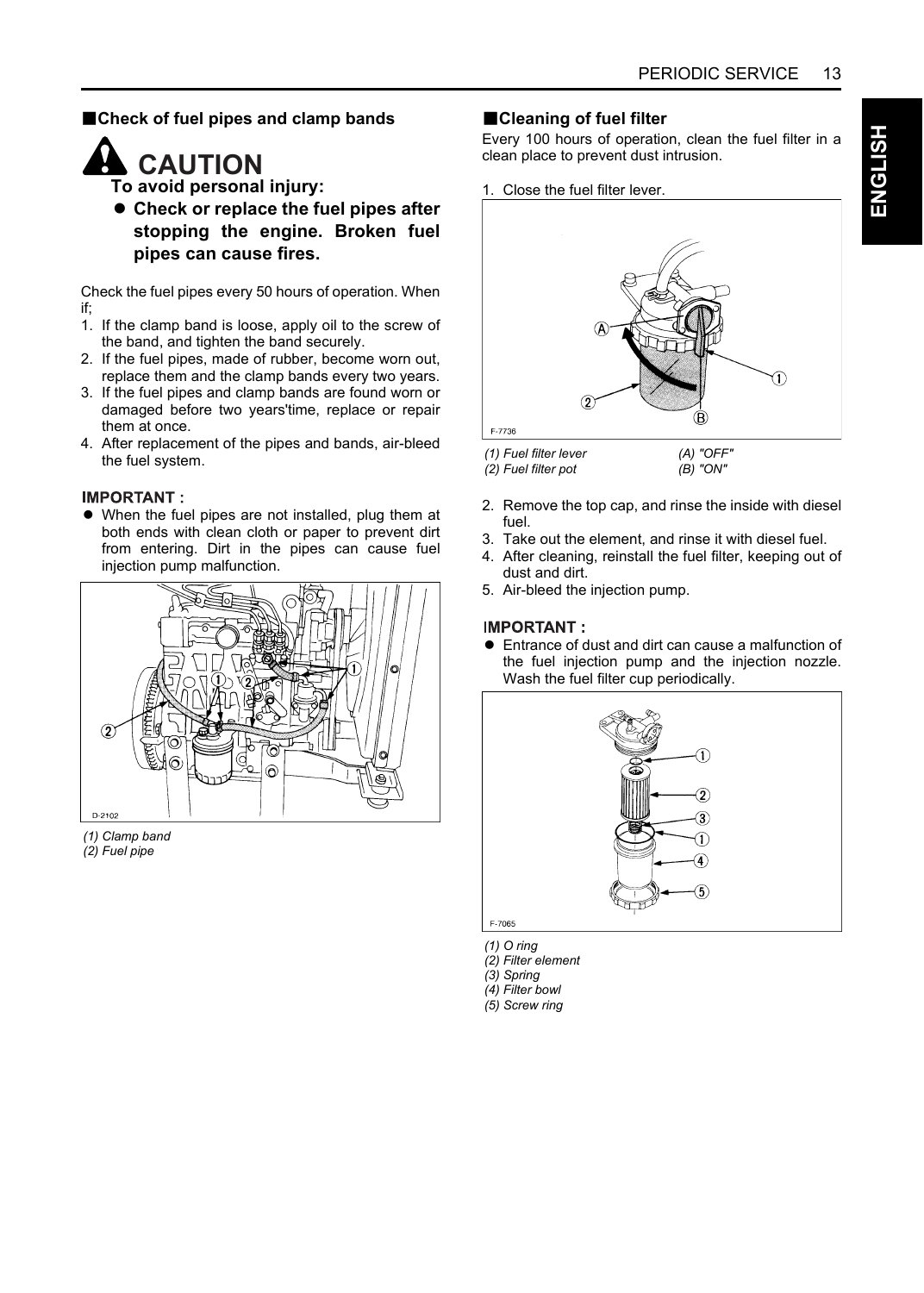#### B**Replacement of fuel filter cartridge**

- 1. Replace the fuel filter cartridge with a new one every 400 operating hours.
- 2. Apply fuel oil thinly over the gasket and tighten the cartridge into position by hand-tightening only.
- 3. Finally, vent the air.

#### **IMPORTANT:**

 $\bullet$  Replace the fuel filter cartridge periodically to prevent wear of the fuel injection pump plunger or the injection nozzle, due to dirt in the fuel.



*(1) Fuel filter cartridge*

- *(2) Air vent plug*
- *(3) O ring*
- *(4) Pipe joint (5) Cover*

#### **ENGINE OIL**



**To avoid personal injury:**

- A **Be sure to stop the engine before checking and changing the engine oil and the oil filter cartridge.**
- A **Do not touch muffler or exhaust pipes while they are hot; Severe burns could result. Always stop the engine and allow it to cool before conducting inspections, maintenance, or for a cleaning procedure.**
- A **Contact with engine oil can damage your skin.**

**Put on gloves when using engine oil. If you come in contact with engine oil, wash it off immediately.**

#### NOTF:

● Be sure to inspect the engine, locating it on a level place. If placed on gradients accurately, oil quantity may not be measured.

#### B**Checking oil level and adding engine oil**

- 1. Check the engine oil level before starting or more than 5 minutes after stopping the engine.
- 2. Remove the oil level gauge, wipe it clean and reinstall it.
- 3. Take the oil level gauge out again, and check the oil level.



*(1) Oil filler plug (2) Oil level gauge* *[Lower end of oil level gauge] (A) Engine oil level within this range is proper.*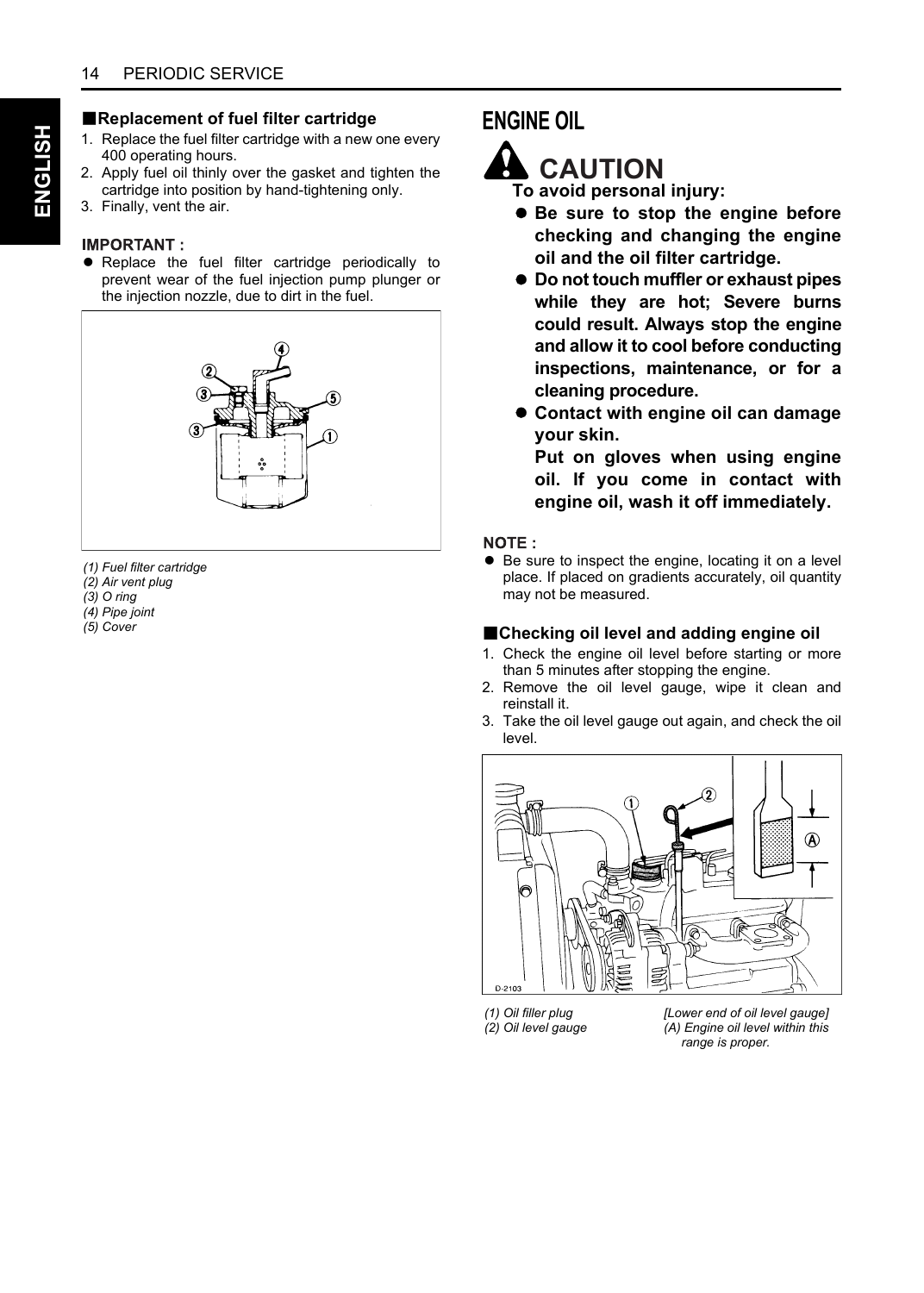- 4. If the oil level is too low, remove the oil filler plug, and add new oil to the prescribed level.
- 5. After adding oil, wait more than 5 minutes and check the oil level again. It takes some time for the oil to drain down to the oil pan.

Engine oil quantity

| Models                                 | Quantity               |
|----------------------------------------|------------------------|
| D905-E, D1005-E, D1105-<br>E, D1105-TE | 5.1 L (1.35 U.S.gals.) |
| V1205-E, V1305-E,<br>V1505-E           | 6.0 L (1.59 U.S.gals.) |
| V1205-TE, V1505-TE                     | 6.7 L (1.77 U.S.gals.) |

Oil quantities shown are for standard oil pans.

#### **IMPORTANT:**

**•** Engine oil should be MIL-L-2104C or have properties of API classification CD grades or higher. Change the type of engine oil according to the ambient temperature.

| above $25^{\circ}$ C (77 $^{\circ}$ F)                     | SAE30<br>or SAE10W-30<br>SAE15W-40 |
|------------------------------------------------------------|------------------------------------|
| $-10^{\circ}$ C to 25 $^{\circ}$ C (14 to 77 $^{\circ}$ F) | SAE10W-30 or SAE15W-40             |
| below -10 $^{\circ}$ C (14 $^{\circ}$ F)                   | SAE10W-30                          |

• When using oil of different brands from the previous one, be sure to drain all the previous oil before adding the new engine oil.

**BChange of engine oil** 



**To avoid personal injury:**

- $\bullet$  Be sure to stop the engine before **draining engine oil.**
- A **When draining engine oil, place some container underneath the engine and dispose it according to local regulations.**
- $\bullet$  Do not drain oil after running the **engine. Allow engine to cool down sufficiently.**
- 1. Change oil after the initial 50 hours of operation and every 200 hours thereafter.
- 2. Remove the drain plug at the bottom of the engine, and drain all the old oil. Drain oil will drain easier when the oil is warm.



*(1) Oil drain plug*

3. Add new engine oil up to the upper limit of the oil level gauge.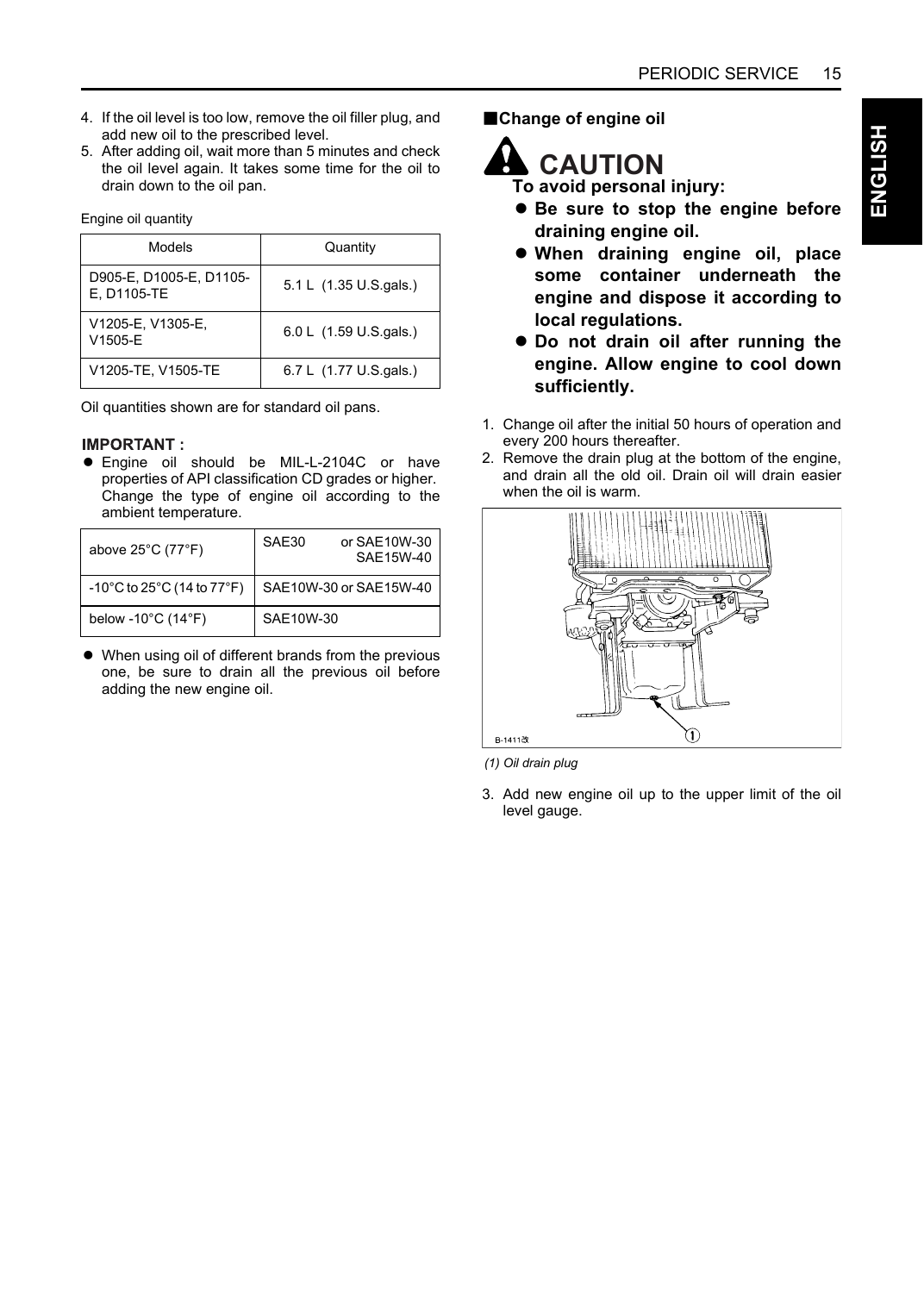#### B**Replacement of oil filter cartridge**

### **CAUTION**

**To avoid personal injury:**

- $\bullet$  Be sure to stop the engine before **changing the oil filter cartridge.**
- A **Allow engine to cool down sufficiently, oil can be hot and cause burns.**
- 1. Replace the oil filter cartridge after the initial 50 hours of operation and every 200 hours thereafter.
- 2. Remove the old oil filter cartridge with a filter wrench.
- 3. Apply a film of oil to the gasket for the new cartridge.
- 4. Screw in the cartridge by hand. When the gasket contacts the seal surface, tighten the cartridge enough by hand. Because, if you tighten the cartridge with a wrench, it will be tightened too much.



*(1) Oil filter cartridge Remove with a filter wrench (Tighten with your hand)*

5. After the new cartridge has been replaced, the engine oil level normally decreases a little. Thus, run the engine for a while and check for oil leaks through the seal before checking the engine oil level. Add oil if necessary.

#### NOTE:

• Wipe off any oil sticking to the machine completely.

#### **RADIATOR**

Coolant will last for one day's work if filled all the way up before operation. Make it a rule to check the coolant level before every operation.

### **WARNING**

**To avoid personal injury:**

- $\bullet$  Do not stop the engine suddenly, **stop it after about 5 minutes of unloaded idling.**
- $\bullet$  Work only after letting the engine **and radiator cool off completely (more than 30 minutes after it has been stopped).**
- $\bullet$  Do not remove the radiator cap **while coolant is hot. When cool to the touch, rotate cap to the first stop to allow excess pressure to escape. Then remove cap completely.**

**If overheats should occur, steam may gush out from the radiator or reserve tank; Severe burns could result.**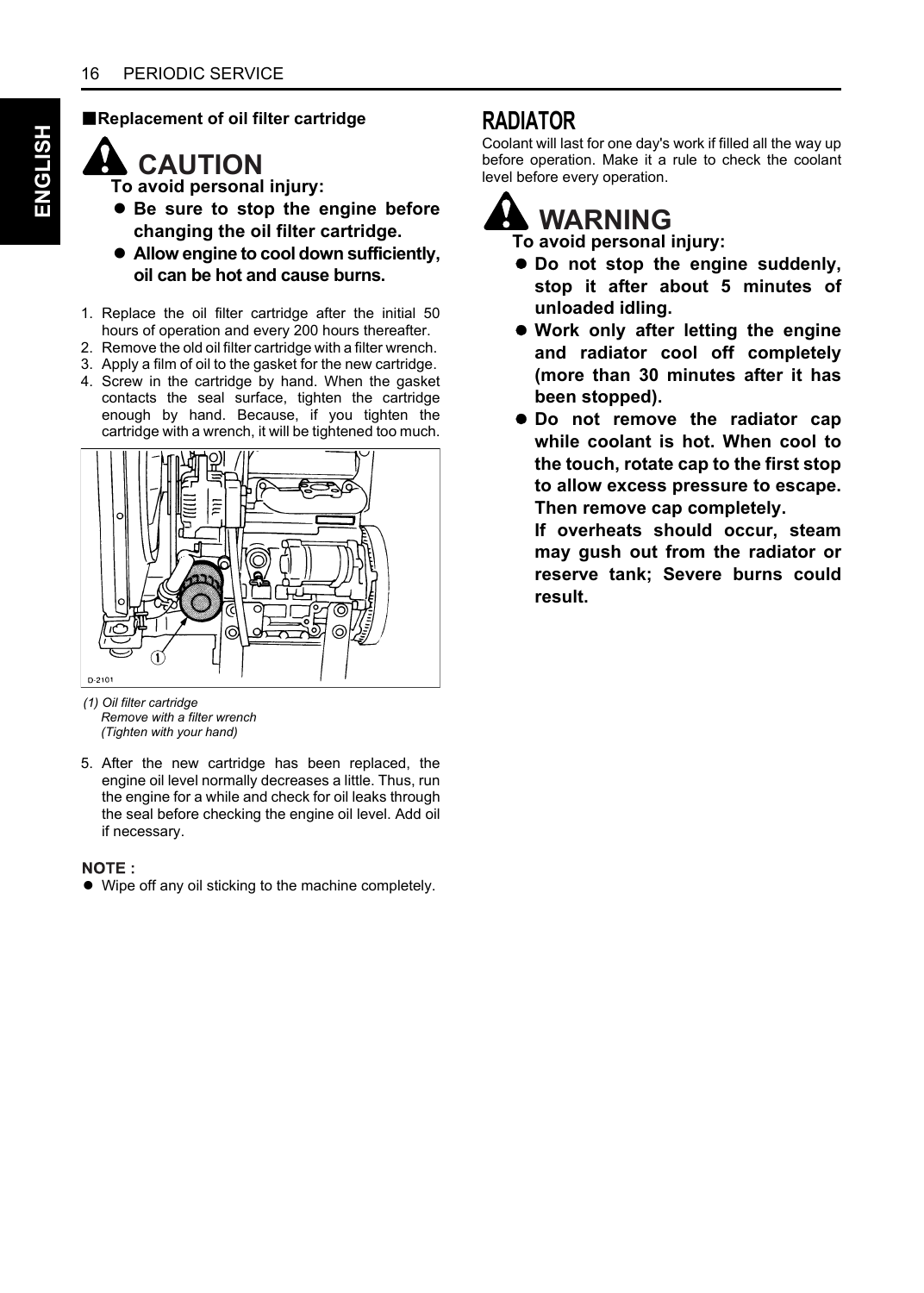#### B**Checking coolant level, adding coolant**

1. Remove the radiator cap after the engine has completely cooled, and check to see that coolant reaches the supply port.



*(1) Radiator pressure cap*

2. If the radiator is provided with a reserve tank, check the coolant level of the reserve tank. When it is between the "FULL" and "LOW" marks, the coolant will last for one day's work.



*(B) "LOW"*

- 3. When the coolant level drops due to evaporation, add water only up to the full level.
- 4. Check to see that two drain cocks; one is at the crankcase side and the other is at the lower part of the radiator as figures below.



*(1) Coolant drain cock*

#### **IMPORTANT:**

- $\bullet$  If the radiator cap has to be removed, follow the caution and securely retighten the cap.
- $\bullet$  If coolant should be leak, consult your local KUBOTA dealer.
- Make sure that muddy or sea water does not enter the radiator.
- Use clean, fresh water and 50% anti-freeze to fill the recovery tank.
- $\bullet$  Do not refill reserve tank with coolant over the "FULL" level mark.
- Be sure to close the radiator cap securely. If the cap is loose or improperly closed, coolant may leak out and decrease quickly.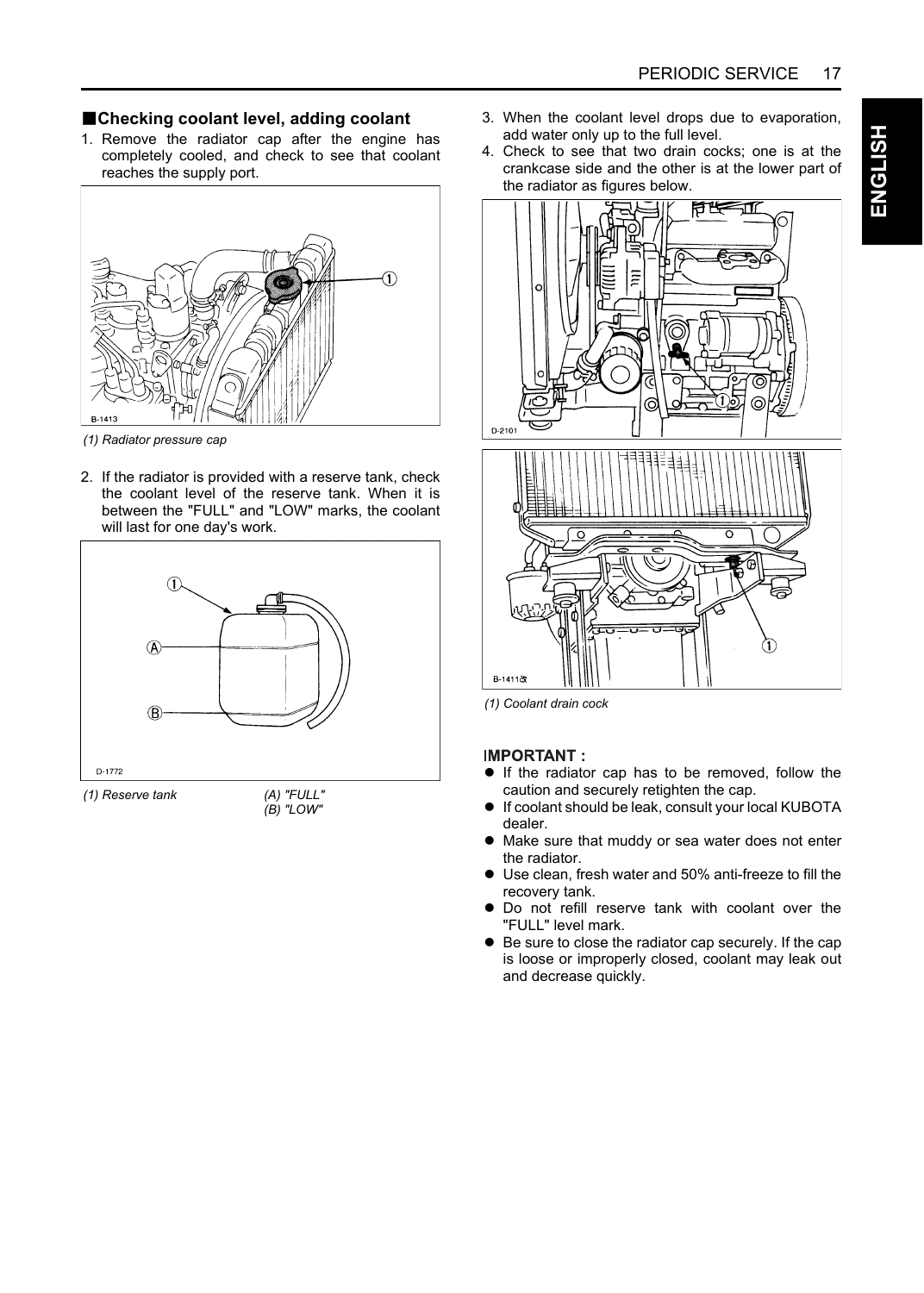#### **BChange of radiator coolant (L.L.C.)**

- 1. To drain coolant, always open both drain cocks and simultaneously open the radiator cap as well. With the radiator cap kept closed, a complete drain of water is impossible.
- 2. Remove the overflow pipe of the radiator pressure cap to drain the reserve tank.
- 3. Prescribed coolant volume (U.S.gallons)

| Models                                 | Quantity               |
|----------------------------------------|------------------------|
| D905-E, D1005-E, D1105-<br>E, D1105-TE | 3.1 L (0.82 U.S.gals.) |
| V1205-E, V1305-E,<br>V1505-E           | 4.0 L (1.06 U.S.gals.) |
| V1205-TE, V1505-TE                     | 5.0 L (1.32 U.S.gals.) |

#### NOTE:

- $\bullet$  Coolant quantities shown are for standard radiators.
- 4. An improperly tightened radiator cap or a gap between the cap and the seat quickens loss of coolant.
- 5. Coolant (Anti-freeze)

| Season      | Coolant                                                                     |
|-------------|-----------------------------------------------------------------------------|
| All seasons | Pure water and anti-freeze<br>(See "Anti-freeze" in<br>"RADIATOR" section.) |

#### ■**Remedies for quick decrease of coolant**

- 1. Check any dust and dirt between the radiator fins and tube. If any, remove them from the fins and the tube.
- 2. Check the tightness of the fan belt. If loose, tighten it securely.
- 3. Check the internal blockage in the radiator hose. If scale forms in the hose, clean with the scale inhibitor or its equivalent.

**E** Replacement of radiator hoses and clamp **bands**

### **A** CAUTION

**To avoid personal injury:**

A **Be sure to check radiator hoses and hose clamps periodically. If radiator hose is damaged or coolant leaks, overheats or severe burns could occur.** 

Check to see if radiator hoses are properly fixed every 200 hours of operation or 6 months, whichever comes first.

- 1. If hose clamps are loose or water leaks, tighten hose clamp securely.
- 2. Replace hoses and tighten hose clamps securely, if radiator hoses are swollen, hardened or cracked.

Replace hoses and hose clamp every 2 years, or earlier, if checked and found that hoses are swollen, hardened or cracked.

#### **Precaution at overheating**

Take the following actions in the event the coolant temperature is nearly or more than the boiling point, what is called "Overheating". Take these actions if the engine's alarm buzzer sounds or the alarm lamp lights up.

- 1. Stop the engine operation in a safe place and keep the engine unloaded idling.
- 2. Do not stop the engine suddenly. Stop it after about 5 minutes of unloaded idling.
- 3. If the engine stalls within about 5 minutes of running under no load, immediately leave and keep yourself away from the machine. Do not open the hood and any other part.
- 4. Keep yourself and others well away from the engine for further 10 minutes or while the steam blown out.
- 5. Checking that there gets no danger such as burn, get rid of the causes of overheating according to the manual, see "TROUBLESHOOTING" section. And then, start again the engine.

#### **BCleaning radiator core(outside)**

If dust is between the fin and tube, wash it away with running water.

#### **IMPORTANT:**

 $\bullet$  Do not clean radiator with firm tools such as spatulas or screwdrivers. They may damage specified fin or tube. It can cause coolant leaks or decrease coolings performance.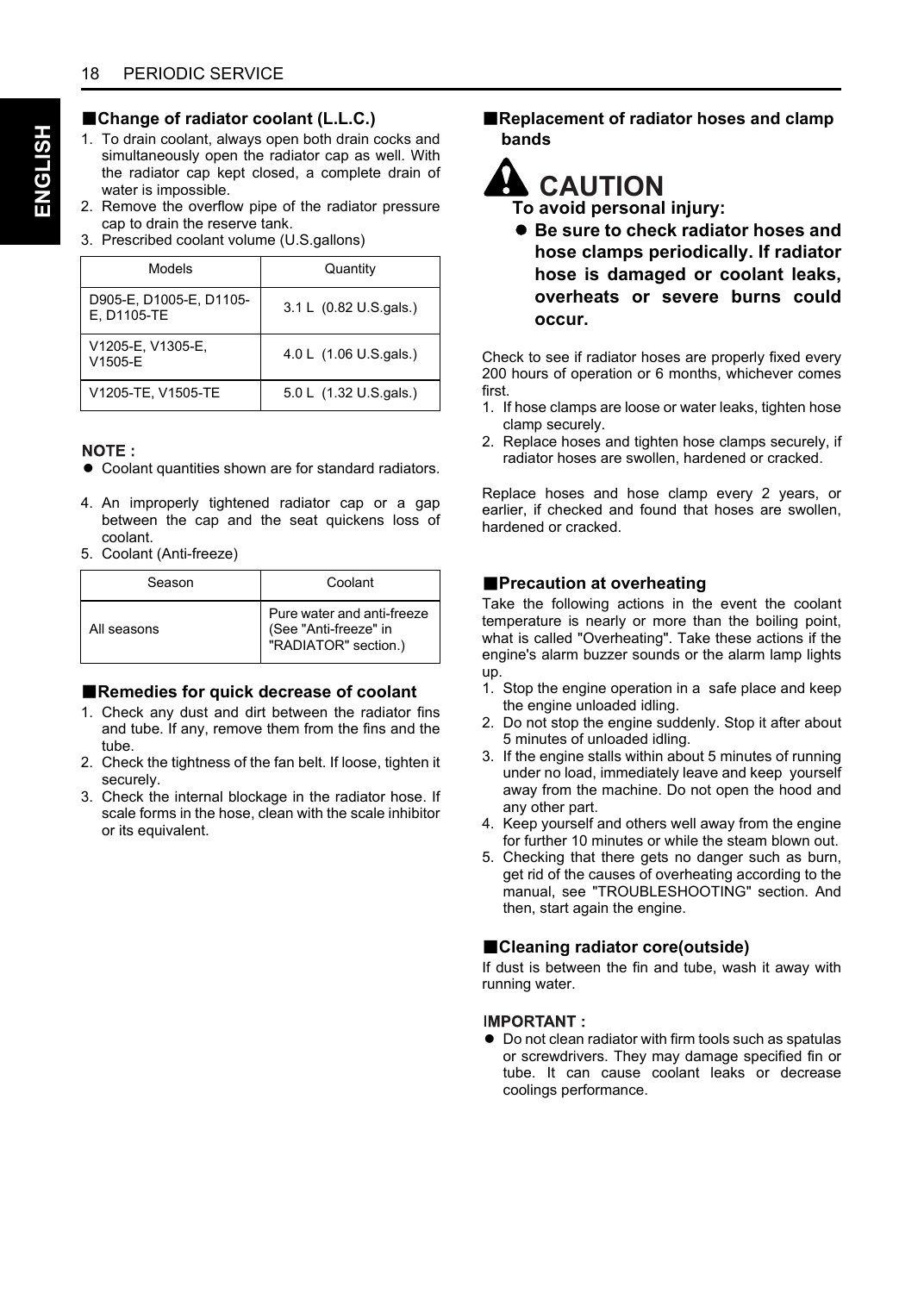#### B**Anti-freeze**



### **A** CAUTION

#### **To avoid personal injury:**

- When using anti-freeze, put on some protection such as rubber gloves (Antifreeze contains poison.).
- $\bullet$  If should drink anti-freeze, throw up at once and take medical attention.
- When anti-freeze comes in contact with the skin or clothing, wash it off immediately.
- $\bullet$  Do not mix different types of antifreeze. The mixture can produce chemical reaction causing harmful substances.
- Anti-freeze is extremely flammable and explosive under certain conditions. Keep fire and children away from antifreeze.
- $\bullet$  When draining fluids from the engine, place some container underneath the engine body.
- Do not pour waste onto the grounds, down a drain, or into any water source.
- Also, observe the relevant environmental protection regulations when disposing of anti-freeze.

Always use a 50/50 mix of long-life coolant and clean soft water in KUBOTA engines.

Contact KUBOTA concerning coolant for extreme conditions.

- 1. Long-life coolant (hereafter LLC) comes in several types. Use ethylene glycol (EG) type for this engine.
- 2. Before employing LLC-mixed cooling water, flush the radiator with fresh water. Repeat this procedure 2 or 3 times to clean up the radiator and engine block from inside.
- 3. Mixing the LLC

Premix 50% LLC with 50% clean soft water. When mixing, stir it up well, and then fill into the radiator.

4. The procedure for the mixing of water and antifreeze differs according to the make of the antifreeze. Refer to SAE J1034 standard, more specifically also to SAE J814c.

| Vol %       |       | <b>Freezing Point</b> | Boiling Point * |     |  |
|-------------|-------|-----------------------|-----------------|-----|--|
| Anti-freeze | °C    | ∘⊏                    | °۲              | °F  |  |
| 50          | $-37$ | $-34$                 | 108             | 226 |  |

\*At 1.013  $\times$  10<sup>5</sup> Pa (760 mmHg) pressure (atmospheric). A higher boiling point is obtained by using a radiator pressure cap which permits the development of pressure within the cooling system.

#### 5. Adding the LLC

- (1) Add only water if the coolant level reduces in the cooling system by evaporation.
- (2) If there is a coolant leak, add the LLC of the same manufacturer and type in the same coolant percentage.

\*Never add any long-life coolant of different manufacturer. (Different brands may have different additive components, and the engine may fail to perform as specified.)

- 6. When the LLC is mixed, do not employ any radiator cleaning agent. The LLC contains anti-corrosive agent. If mixed with the cleaning agent, sludge may build up, adversely affecting the engine parts.
- 7. Kubota's genuine long-life coolant has a service life of 2 years. Be sure to change the coolant every 2 years.

#### NOTE:

 $\bullet$  The above data represent industry standards that necessitate a minimum glycol content in the concentrated anti-freeze.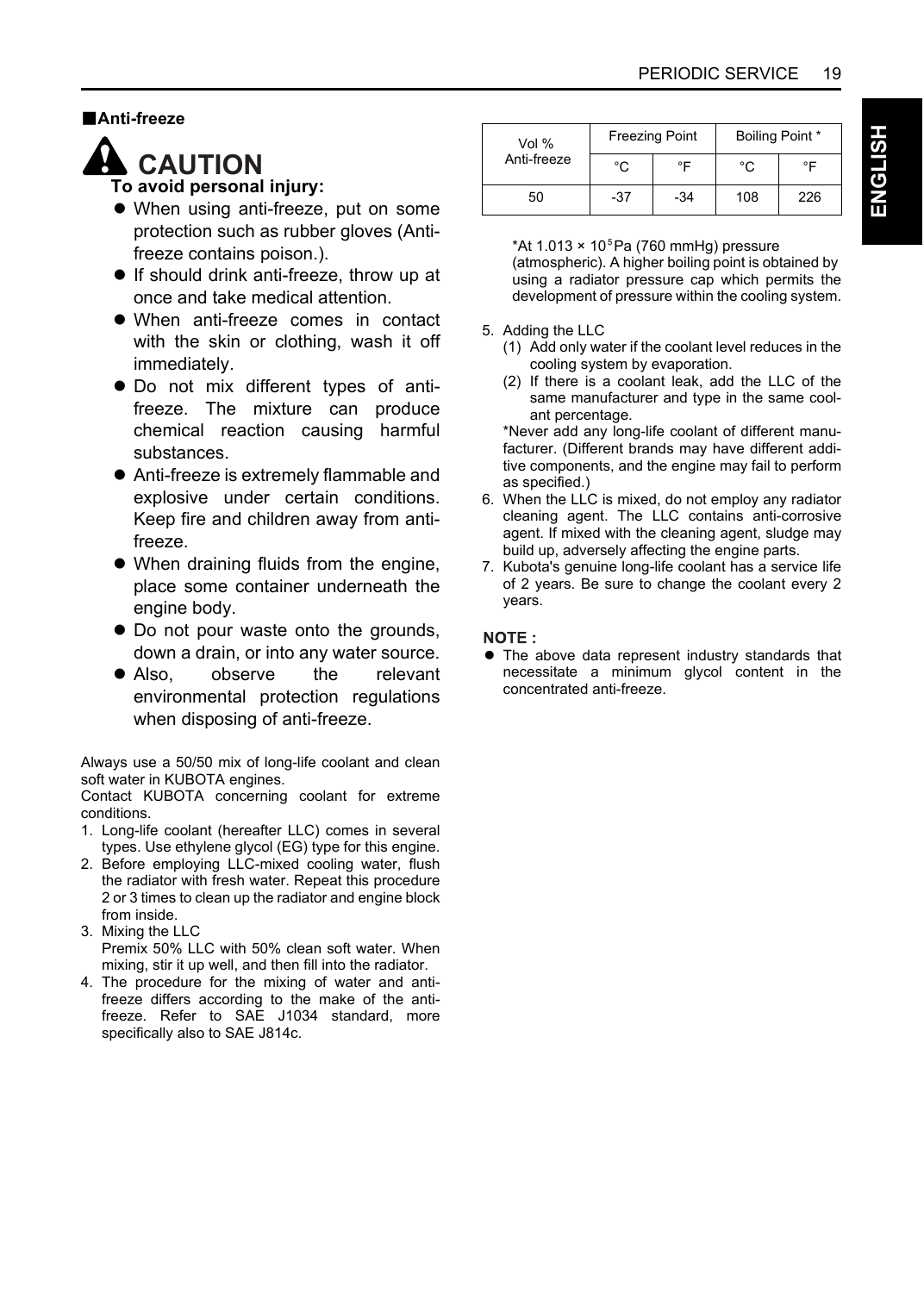#### **AIR CLEANER**

Since the air cleaner employed on this engine is a dry type, never apply oil to it.

- 1. Open the evacuator valve once a week under ordinary conditions - or daily when used in a dusty place. This will get rid of large particles of dust and dirt.
- 2. Wipe the inside air cleaner clean with cloth if it is dirty or wet.
- 3. Avoid touching the element except when cleaning.
- 4. When dry dust adheres to the element, blow compressed air from the inside turning the element. Pressure of compressed air must be under 205kPa<br>(2.1kgf/cm<sup>2</sup>, 30psi).
- 5. When carbon or oil adheres to the element, soak the element in detergent for 15 minutes, then wash it several times in water, rinse with clean water and dry it naturally.
- 6. After the element is fully dried, inspect the inside of the element with a light, and check if it is damaged or not. (referring to the instructions on the label attached to the element.)
- 7. Replace the element every year or every 6 cleanings.



- *(1) Air cleaner body*
- *(2) Element*
- *(3) Wing bolt*
- *(4) Evacuator valve*

#### **IMPORTANT:**

- Make sure the wing bolt for the element is tight enough. If it is loose, dust and dirt may be sucked in, wearing down the cylinder liner and piston ring earlier, and thereby resulting in poor power output.
- $\bullet$  Do not overservice the air cleaner element. Overservicing may cause dirt to enter the engine causing premature wear. Use the dust indicator as a guide on when to service.

#### **BEvacuator valve**

Open the evacuator valve once a week under ordinary conditions - or daily when used in a dusty place - to get rid of large particles of dust and dirt.

#### **B**Dust indicator (optional)

If the red signal on the dust indicator attached to the air cleaner is visible, the air cleaner has reached the service level.

Clean the element immediately, and reset the signal with the "RFSFT" button



- *(1) "RESET" button*
- *(2) Dust indicator*
- *(3) Service level*
- *(4) Signal*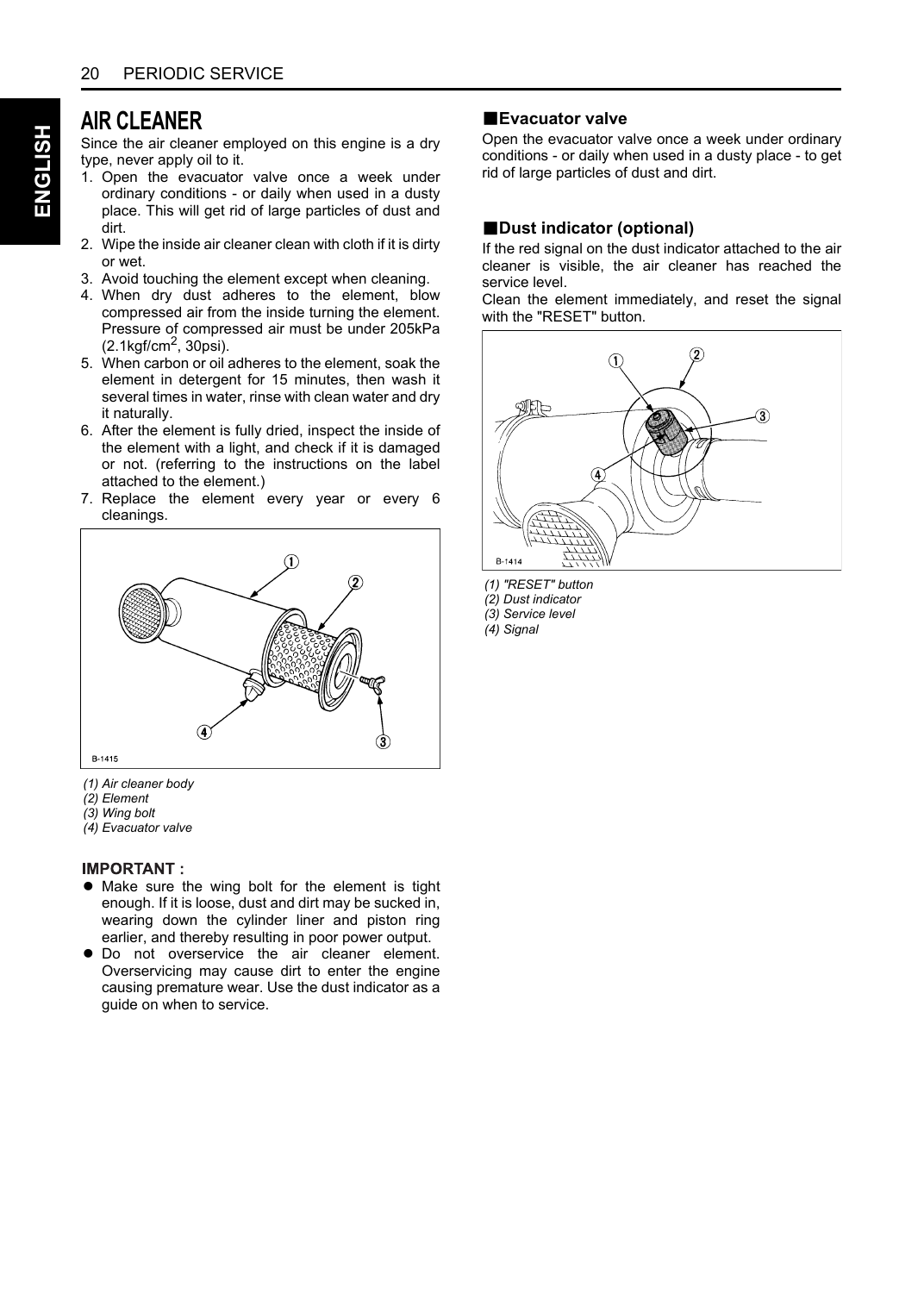**ENGLISH**

HSI⊤9N≣

#### **For the air cleaner with a dust cup (optional)**

Remove and clean out the dust cup before it becomes half full with dust; usually once a week, or even every day if the working surroundings are dusty.

Install the air cleaner dust cup with "TOP" indicated on the rear of the cup in the up position. (However, it may be installed in either direction when the cover is placed at the lower part.)

#### **IMPORTANT:**

If the dust cup is mounted incorrectly, dust or dirt does not collect in the cup, and direct attachments of the dust to the element will cause its lifetime to shorten to a great extent.



- *(1) Air cleaner body*
- *(2) Element*
- *(3) Wing bolt*
- *(4) Dust cup*
- *(5) "TOP" mark*

#### **ELECTRIC WIRING**



**To avoid personal injury: Shorting of electric cable or wiring**

**may cause a fire.**

- $\bullet$  **Check to see if electric cables and wiring are swollen, hardened or cracked.**
- **Keep dust and water away from all power connections.**

**Loose wiring terminal parts, make bad connections. Be sure to repair them before starting the engine.**

Damaged wiring reduces the capacity of electrical parts. Change or repair damaged wiring immediately.

#### **FAN BELT**

B**Adjusting fan belt tension**

**CAUTION**

- **To avoid personal injury:**
- A **Be sure to stop the engine and remove the key before checking the belt tension.**
- $\bullet$  Be sure to reinstall the detached **safety shield after maintenance or checking.**

| A deflection of between 7 to 9 mm<br>Proper fan belt<br>$(0.28 \text{ to } 0.35 \text{ in.})$ when the belt is<br>tension |
|---------------------------------------------------------------------------------------------------------------------------|
|---------------------------------------------------------------------------------------------------------------------------|

- 1. Stop the engine and remove the key.
- 2. Apply moderate thumb pressure to belt between pulleys.
- 3. If tension is incorrect, loosen the alternator mounting bolts and, using a lever placed between the alternator and the engine block, pull the alternator out until the deflection of the belt falls within acceptable limits.
- 4. Replace fan belt if it is damaged.

#### **IMPORTANT:**

**•** If belt is loosen or damaged and the fan is damaged, it could result in overheats or insufficient charging. Correct or replace belt.

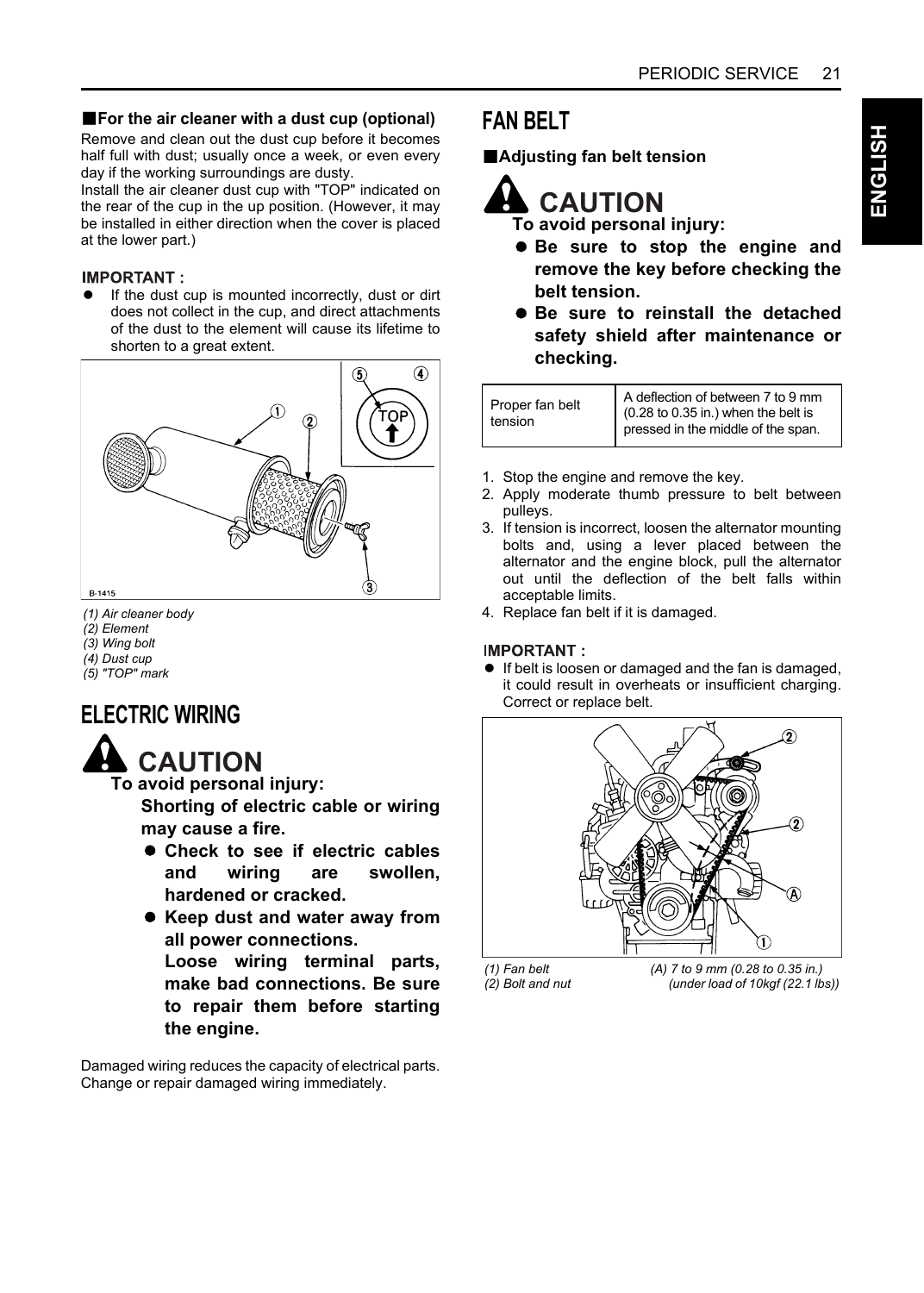## **CARRIAGE AND STORAGE**

#### **CARRIAGE**

### **A** CAUTION

**To avoid personal injury:**

- $\bullet$  Fix the engine securely not to fall **during operation.**
- $\bullet$  Do not stand near or under the **engine while carrying it.**
- A **The engine is heavy. In handling it, be very alert not to get your hands and body caught in.**
- 1. Use carrier such as crane when carrying the engine, or hurt your waist and yourself. Support the engine securely with rope not to fall while carrying it.
- 2. When lifting the engine, put the hook securely to metal fittings attached to the engine. Use strong hook and fittings enough to hang the engine.

#### **STORAGE**

### **CAUTION**

**To avoid personal injury:**

- $\bullet$  Do not clean the machine with **engine running.**
- A **To avoid the danger of exhaust fume poisoning, do not operate the engine in a closed building without proper ventilation.**
- A **When storing the engine just after running, let the engine cool off.**

Before storing the engine for more than a few months, remove any dirt on the machine, and:

- 1. Drain the coolant in the radiator. Open the cock at the bottom of the radiator, and remove the pressure cap to drain water completely. Leave the cock open. Hang a note written "No water" on the pressure cap. Since water may freeze when the temperature drops below 0°C (32°F), it is very important that no water is left in the machine.
- 2. Remove dirty engine oil, fill with new oil and run the engine for about 5 minutes to let the oil penetrate to all the parts.
- 3. Check all the bolts and nuts, and tighten if necessary.
- 4. Remove the battery from the engine, adjust the electrolyte level, and recharge it. Store the battery in a dry and dark place.
- 5. When the engine is not used for a long period of time, run it for about 5 minutes under no load every 2-3 months to keep it free from rust. If the engine is stored without any running, moisture in the air may condense into dew over the sliding parts of the engine, resulting in rust there.
- 6. If you forget to run the engine for longer than 5-6 months, apply enough engine oil to the valve guide and valve stem seal and make sure the valve works smoothly before starting the engine.
- 7. Store the engine in a flat place and remove the key from engine.
- 8. Do not store the engine in a place where has flammable materials such as dry grass or straw.
- 9. When covering the engine for storage, let engine and muffler cool off completely.
- 10.Operate the engine after checking and repairing damaged wirings or pipes, and clearing flammable materials carried by mouse.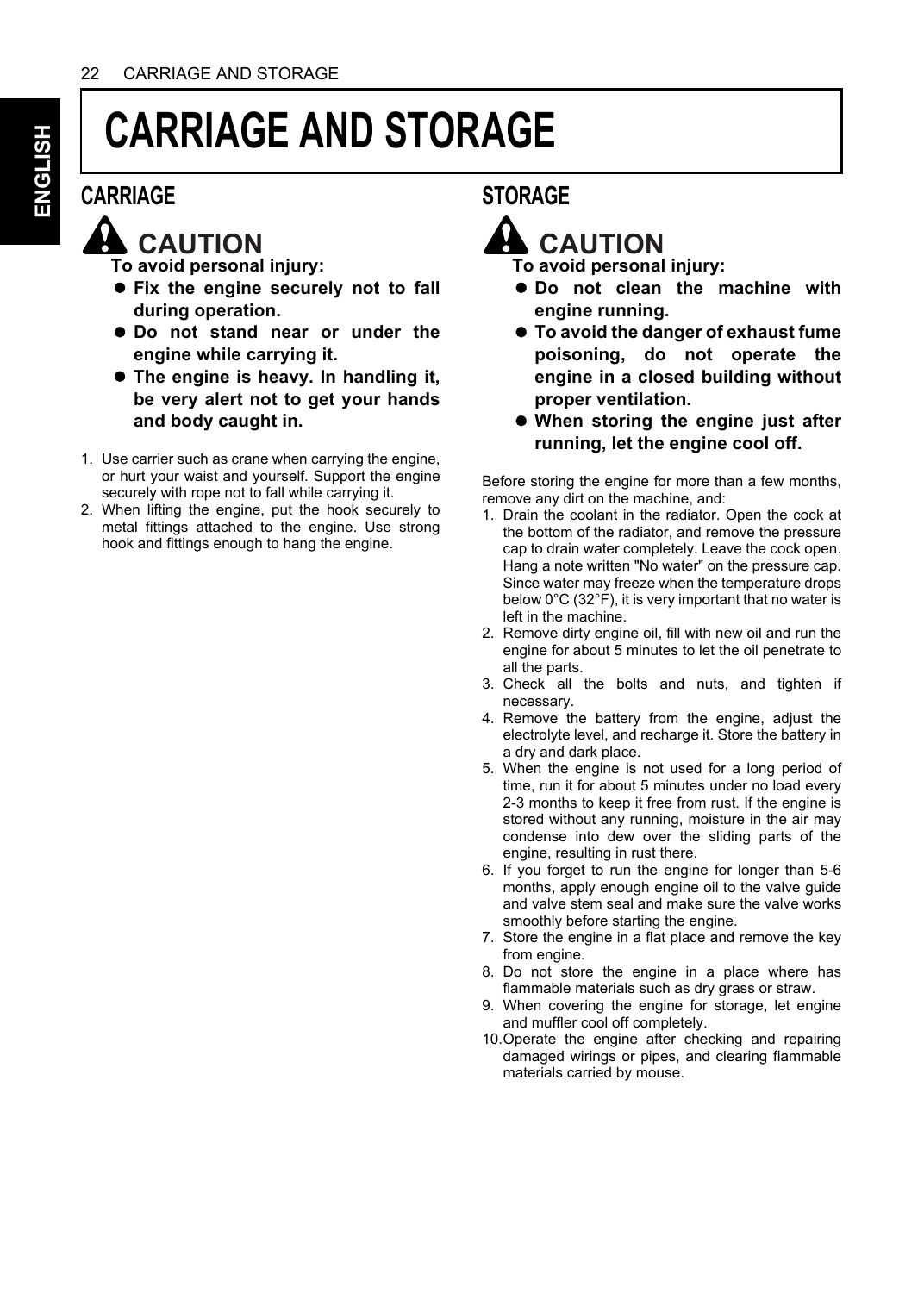## **TROUBLESHOOTING**

If the engine does not function properly, use the following chart to identify and correct the cause.

#### ■ When it is difficult to start the engine ■ When output is insufficient

| Cause                                                                        | Countermeasures                                                                                                                                                                                                                                                                                                                                                          |
|------------------------------------------------------------------------------|--------------------------------------------------------------------------------------------------------------------------------------------------------------------------------------------------------------------------------------------------------------------------------------------------------------------------------------------------------------------------|
| Fuel is thick and<br>doesn't flow                                            | $\star$<br>Check the fuel tank and fuel filter.<br>Remove water, dirt and other<br>impurities.<br>$\star$<br>As all fuel will be filtered by the filter,<br>if there should be water or other<br>foreign matters on the filter, clean the<br>filter with kerosene                                                                                                        |
| Air or water mixed<br>in fuel system                                         | *<br>If air is in the fuel filter or injection<br>lines, the fuel pump will not work<br>properly. To attain proper fuel<br>injection pressure, check carefully for<br>loosened fuel line coupling, loose cap<br>nut. etc.<br>$\star$<br>Loosen joint bolt stop fuel filter and air<br>vent screws of fuel injection pump to<br>eliminate all the air in the fuel system. |
| Thick carbon<br>deposits on orifice<br>of injection nozzle.                  | $\star$<br>This is caused when water or dirt is<br>mixed in the fuel. Clean the nozzle<br>injection piece, being careful not to<br>damege the orifice.<br>$\star$<br>Check to see if nozzle is working<br>properly or not. If not, install a new<br>nozzle                                                                                                               |
| Engine oil<br>becomes thick in<br>cold weather and<br>engine cranks<br>slow. | $\star$<br>Change grade of oil according to the<br>weather (temperature.)                                                                                                                                                                                                                                                                                                |

| Cause                                             | Countermeasures                                                                                                                                                                                       |
|---------------------------------------------------|-------------------------------------------------------------------------------------------------------------------------------------------------------------------------------------------------------|
| Carbon stuck<br>around orifice of<br>nozzle piece | * Clean orifice and needle valve, being<br>very careful not to damage the nozzle<br>orifice.<br>* Check nozzle to see if good. If not,<br>replace with new parts.                                     |
| Fuel is<br>insufficient.                          | * Check fuel system.                                                                                                                                                                                  |
| Overheating of<br>moving parts                    | * Check lubricating oil system.<br>* Check to see if lubricating oil filter is<br>working properly.<br>* Filter element deposited with<br>impurities would cause poor<br>lubrication. Change element. |
| Air cleaner is dirty                              | * Clean the element every 100 hours of<br>operation.                                                                                                                                                  |
| Injection pump<br>wear                            | *<br>Do not use poor quality fuel as it will<br>cause wear of the pump. Only use No.<br>2-D diesel fuel.                                                                                              |

#### NOTE:

A If the cause of trouble can not be found, contact your KUBOTA dealer.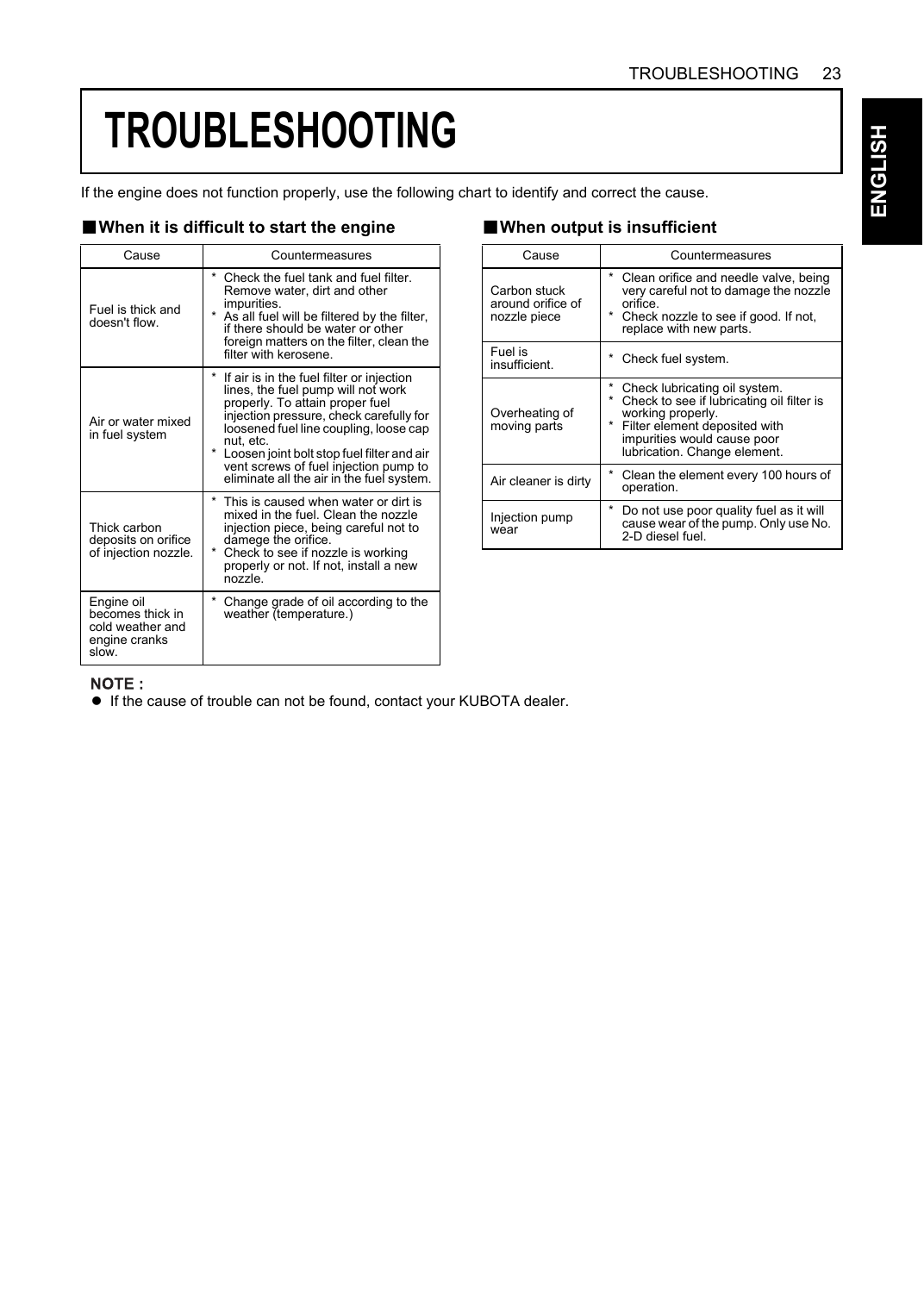#### B**When engine suddenly stops**

| Cause                                                                                                  | Countermeasures                                                                                                                                                                    |  |  |
|--------------------------------------------------------------------------------------------------------|------------------------------------------------------------------------------------------------------------------------------------------------------------------------------------|--|--|
| Lack of fuel                                                                                           | * Check the fuel tank and refill the fuel.<br>if necessary.<br>* Also check the fuel system for air or<br>leaks.                                                                   |  |  |
| Bad nozzle                                                                                             | If necessary, replace with a new<br>nozzle.                                                                                                                                        |  |  |
| Moving parts are<br>overheated due to<br>shortage of<br>lubrication oil or<br>improper<br>lubrication. | * Check amount of engine oil with oil<br>level gauge.<br>* Check lubricating oil system.<br>At every 2 times of oil change, oil<br>$\star$<br>filter cartridge should be replaced. |  |  |

#### B**When color of exhaust is especially bad**

| Cause                                    | Countermeasures                                            |
|------------------------------------------|------------------------------------------------------------|
| Fuel is of<br>extremely poor<br>quality. | Select good quality fuel.<br>Use No. 2-D diesel fuel only. |
| Nozzle is bad.                           | If necessary, replace with new<br>nozzle.                  |

#### B**When engine must be stopped immediately**

| Cause                                       | Countermeasures                                                                                                                                                     |  |  |
|---------------------------------------------|---------------------------------------------------------------------------------------------------------------------------------------------------------------------|--|--|
| Color of exhaust<br>suddenly turns<br>dark. | * Check the fuel injection system,<br>especially the fuel injection nozzle.                                                                                         |  |  |
| Bearing parts are<br>overheated.            | * Check the lubricating system.                                                                                                                                     |  |  |
| Oil lamp lights up<br>during operation.     | * Check the lubricating system.<br>* Check the function of the relieve<br>valve in the lubricating system.<br>* Check pressure switch.<br>Check filter base gasket. |  |  |

#### B**When engine overheats**

| Cause                                                   | Countermeasures                                                               |
|---------------------------------------------------------|-------------------------------------------------------------------------------|
| Engine oil<br>insufficient                              | *<br>Check oil level. Replenish oil as<br>required.                           |
| Fan belt broken or<br>elongated                         | $\star$<br>Change belt or adjust belt tension.                                |
| Coolant insufficient                                    | $^{\star}$<br>Replenish coolant.                                              |
| Excessive<br>concentration of<br>antifreeze             | * Add water only or change to coolant<br>with the specified mixing ratio.     |
| Radiator net or<br>radiator fin clogged<br>with dust    | * Clean net or fin carefully.                                                 |
| Inside of radiator or<br>coolant flow route<br>corroded | * Clean or replace radiator and parts.                                        |
| Fan or radiator or<br>radiator cap<br>defective         | Replace defective part.                                                       |
| Thermostat<br>defective                                 | $\star$<br>Check thermostat and replace if<br>necessary.                      |
| Temperature<br>gauge or sensor<br>defective             | Check temperature with<br>$\star$<br>thermometer and replace if<br>necessary. |
| Overload running                                        | $\star$<br>Reduce load.                                                       |
| Head gasket<br>defective or water<br>leakage            | Replace parts.                                                                |
| Unsuitable fuel<br>used                                 | Use the specified fuel.                                                       |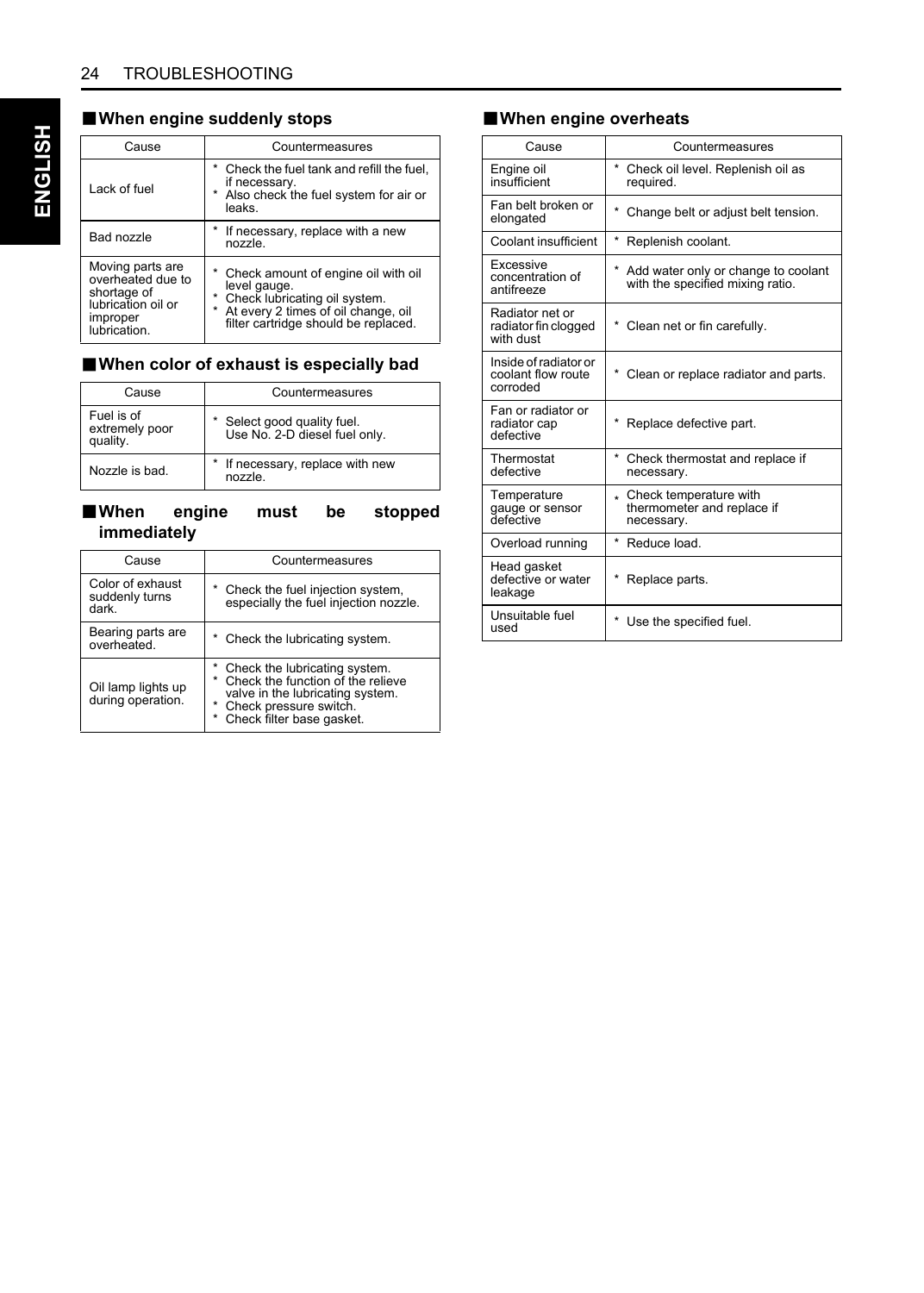# **SPECIFICATIONS**

| Model                                                        |                                                              | D905-E<br>D1005-E<br>D1105-E                                                                                                                               |                                          |                            | D1105-TE                                       |                              |                                          |
|--------------------------------------------------------------|--------------------------------------------------------------|------------------------------------------------------------------------------------------------------------------------------------------------------------|------------------------------------------|----------------------------|------------------------------------------------|------------------------------|------------------------------------------|
| Type                                                         |                                                              | Vertical, water-cooled, 4-cycle diesel engine                                                                                                              |                                          |                            |                                                |                              |                                          |
| Number of cylinders                                          |                                                              | 3                                                                                                                                                          |                                          |                            |                                                |                              |                                          |
| Bore and stroke                                              | mm (in.)                                                     |                                                                                                                                                            | $72 \times 73.6$<br>$(2.83 \times 2.90)$ |                            | $76 \times 73.6$<br>$(2.99 \times 2.90)$       |                              | $78 \times 78.4$<br>$(3.07 \times 3.09)$ |
| <b>Total displacement</b>                                    | $cm3$ (cu.in.)                                               |                                                                                                                                                            | 898<br>(54.80)                           |                            | 1001<br>(61.08)                                | 1123<br>(68.53)              |                                          |
| Combustion chamber                                           |                                                              |                                                                                                                                                            |                                          |                            | Spherical Type (E-TVCS)                        |                              |                                          |
| <b>SAE NET Intermittent</b><br>H.P. (SAEJ1349)               | kW / $min-1$<br>(rpm)<br>$(HP / min^{-1})$<br>(rpm))         | 14.9 / 3000<br>17.5 / 3600<br>16.8 / 3000<br>19.4 / 3600<br>18.7 / 3000<br>(20.0 / 3000)<br>(26.0 / 3600)<br>(23.5 / 3600)<br>(22.5/3000)<br>(25.0 / 3000) |                                          |                            |                                                | 23.5 / 3000<br>(31.5 / 3000) |                                          |
| <b>SAE NET Continuous</b><br>H.P. (SAEJ1349)                 | $kW/min^{-1}$<br>(rpm)<br>HP / min <sup>-1</sup> )<br>(rpm)) | 12.7 / 3000<br>(17.0 / 3000)                                                                                                                               | 15.3 / 3600<br>(20.5 / 3600)             | 14.2 / 3000<br>(19.0/3000) | 16.8 / 3600<br>(22.5/3600)                     | 16.4 / 3000<br>(22.0 / 3000) | 20.4 / 3000<br>(27.4 / 3000)             |
| Maximum bare speed                                           | $min^{-1}(rpm)$                                              | 3200                                                                                                                                                       | 3800                                     | 3200                       | 3800                                           |                              | 3200                                     |
| Minimum bare idling<br>speed                                 | $min^{-1}(rpm)$                                              |                                                                                                                                                            |                                          |                            | 850~950                                        |                              |                                          |
| Order of firing                                              |                                                              |                                                                                                                                                            |                                          |                            | $1 - 2 - 3$                                    |                              |                                          |
| Direction of rotation                                        |                                                              | Counter-clockwise (viewed from flywheel side)                                                                                                              |                                          |                            |                                                |                              |                                          |
| Injection pump                                               |                                                              |                                                                                                                                                            |                                          |                            | Bosch MD Type Mini Pump                        |                              |                                          |
| Injection pressure                                           |                                                              |                                                                                                                                                            |                                          |                            | 13.73 MPa (140 kgf/cm <sup>2</sup> , 1991 psi) |                              |                                          |
| Injection timing (Before T.D.C.)                             |                                                              | $18^\circ$                                                                                                                                                 | $21^\circ$                               | $18^\circ$                 | $21^{\circ}$                                   |                              | $18^\circ$                               |
| Compression ratio                                            |                                                              | 23:1                                                                                                                                                       |                                          |                            |                                                | 24:1                         |                                          |
| Fuel                                                         |                                                              |                                                                                                                                                            |                                          |                            | Diesel Fuel No.2-D (ASTM D975)                 |                              |                                          |
| Lubricant (API classification)                               |                                                              |                                                                                                                                                            |                                          |                            | above CD grade                                 |                              |                                          |
| <b>Dimensions</b><br>(length $\times$ width $\times$ height) | mm<br>(in.)                                                  | $497.8 \times 396 \times 608.7$<br>× 628.8<br>$(19.60 \times 15.59 \times 23.96)$<br>× 24.76                                                               |                                          |                            | 497.8 × 437.7<br>$(19.60 \times 17.23)$        |                              |                                          |
| Dry weight                                                   | kg (lbs.)                                                    | 93 (205.0)                                                                                                                                                 |                                          |                            | 97 (213.8)                                     |                              |                                          |
| Starting system                                              |                                                              | Cell starter (with glow plug)                                                                                                                              |                                          |                            |                                                |                              |                                          |
| Starting motor                                               |                                                              | 12 V, 1.0 kW                                                                                                                                               |                                          |                            |                                                |                              |                                          |
| Charging generator                                           |                                                              | 12 V. 360 W                                                                                                                                                |                                          |                            |                                                |                              |                                          |
| Recommended battery capacity                                 |                                                              | 12 V, 65 AH, equivalent                                                                                                                                    |                                          |                            |                                                |                              |                                          |

#### NOTE:

A Specifications are subject to change without notice.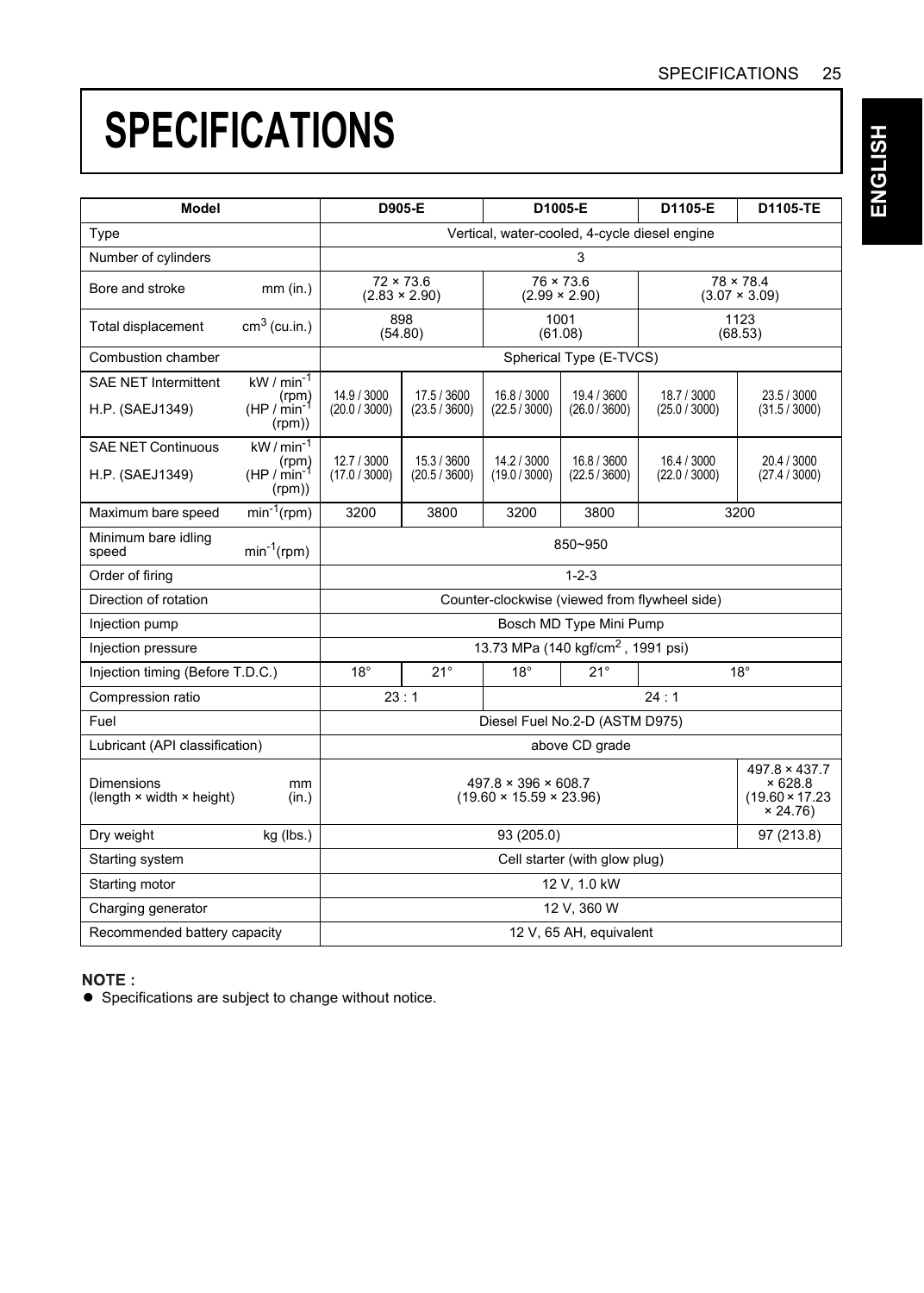|                                               | V1205-E                                                                | V1205-TE                                 |                                                                                                                                                                                                                                                                                                          | V1305-E                                        |                              | V1505-E                      | V1505-TE                     |  |  |
|-----------------------------------------------|------------------------------------------------------------------------|------------------------------------------|----------------------------------------------------------------------------------------------------------------------------------------------------------------------------------------------------------------------------------------------------------------------------------------------------------|------------------------------------------------|------------------------------|------------------------------|------------------------------|--|--|
| Vertical, water-cooled, 4-cycle diesel engine |                                                                        |                                          |                                                                                                                                                                                                                                                                                                          |                                                |                              |                              |                              |  |  |
|                                               |                                                                        |                                          |                                                                                                                                                                                                                                                                                                          | 4                                              |                              |                              |                              |  |  |
| $72 \times 73.6$<br>$(2.83 \times 2.90)$      |                                                                        | $76 \times 73.6$<br>$(2.99 \times 2.90)$ |                                                                                                                                                                                                                                                                                                          | $78 \times 78.4$<br>$(3.07 \times 3.09)$       |                              |                              |                              |  |  |
|                                               |                                                                        | 1198<br>(73.11)                          |                                                                                                                                                                                                                                                                                                          | 1335<br>(81.47)                                |                              | 1498<br>(91.41)              |                              |  |  |
|                                               |                                                                        |                                          |                                                                                                                                                                                                                                                                                                          | Spherical Type (E-TVCS)                        |                              |                              |                              |  |  |
| 20.1 / 3000<br>(27.0 / 3000)                  | 23.5 / 3600<br>(31.5/3600)                                             | 25.4 / 3000<br>(34.0 / 3000)             | 29.8 / 3600<br>(40.0 / 3600)                                                                                                                                                                                                                                                                             | 22.4 / 3000<br>(30.0 / 3000)                   | 25.7/3600<br>(34.5/3600)     | 25.0 / 3000<br>(33.5 / 3000) | 31.3/3000<br>(42.0 / 3000)   |  |  |
| 17.2 / 3000<br>(23.0 / 3000)                  | 20.1 / 3600<br>(27.0 / 3600)                                           | 21.6 / 3000<br>(29.0 / 3000)             | 25.7 / 3600<br>(34.5/3600)                                                                                                                                                                                                                                                                               | 19.0 / 3000<br>(25.5/3000)                     | 22.4 / 3600<br>(30.0 / 3600) | 21.6 / 3000<br>(29.0 / 3000) | 27.2 / 3000<br>(36.5 / 3000) |  |  |
| 3200                                          | 3800                                                                   | 3200                                     | 3800                                                                                                                                                                                                                                                                                                     | 3200                                           | 3800                         |                              | 3200                         |  |  |
|                                               |                                                                        |                                          |                                                                                                                                                                                                                                                                                                          | 800~900                                        |                              |                              |                              |  |  |
|                                               |                                                                        |                                          |                                                                                                                                                                                                                                                                                                          | $1 - 3 - 4 - 2$                                |                              |                              |                              |  |  |
|                                               |                                                                        |                                          |                                                                                                                                                                                                                                                                                                          | Counter-clockwise (viewed from flywheel side)  |                              |                              |                              |  |  |
|                                               |                                                                        |                                          |                                                                                                                                                                                                                                                                                                          | Bosch MD Type Mini Pump                        |                              |                              |                              |  |  |
|                                               |                                                                        |                                          |                                                                                                                                                                                                                                                                                                          | 13.73 MPa (140 kgf/cm <sup>2</sup> , 1991 psi) |                              |                              |                              |  |  |
| $19^\circ$                                    | $22^{\circ}$                                                           | $19^\circ$                               | $22^{\circ}$                                                                                                                                                                                                                                                                                             | $18^\circ$                                     | $21^\circ$                   |                              | $18^\circ$                   |  |  |
|                                               | 23:1<br>22.5:1                                                         |                                          |                                                                                                                                                                                                                                                                                                          |                                                | 24:1                         |                              | 23.5:1                       |  |  |
|                                               |                                                                        |                                          |                                                                                                                                                                                                                                                                                                          | Diesel Fuel No.2-D (ASTM D975)                 |                              |                              |                              |  |  |
| above CD grade                                |                                                                        |                                          |                                                                                                                                                                                                                                                                                                          |                                                |                              |                              |                              |  |  |
|                                               | $583.8 \times 396 \times 613.7$<br>$(22.98 \times 15.59 \times 24.16)$ |                                          | $583.8 \times 396 \times 613.7$<br>$591.3 \times 439.2 \times 613.7$<br>$591.3 \times 396 \times 613.7$<br>$591.3 \times 439.2 \times 613.7$<br>$(22.98 \times 15.59 \times 24.16)$<br>$(23.28 \times 15.59 \times 24.16)$<br>$(23.18 \times 17.29 \times 24.16)$<br>$(23.28 \times 17.29 \times 24.16)$ |                                                |                              |                              |                              |  |  |
|                                               | 110 (242.5)                                                            | 114 (251.3)                              |                                                                                                                                                                                                                                                                                                          | 114 (251.3)<br>110 (242.5)                     |                              |                              |                              |  |  |
| Cell starter (with glow plug)                 |                                                                        |                                          |                                                                                                                                                                                                                                                                                                          |                                                |                              |                              |                              |  |  |
| 12 V, 1.2 kW                                  |                                                                        |                                          |                                                                                                                                                                                                                                                                                                          |                                                |                              |                              |                              |  |  |
| 12 V. 360 W                                   |                                                                        |                                          |                                                                                                                                                                                                                                                                                                          |                                                |                              |                              |                              |  |  |
| 12 V, 70 AH, equivalent                       |                                                                        |                                          |                                                                                                                                                                                                                                                                                                          |                                                |                              |                              |                              |  |  |